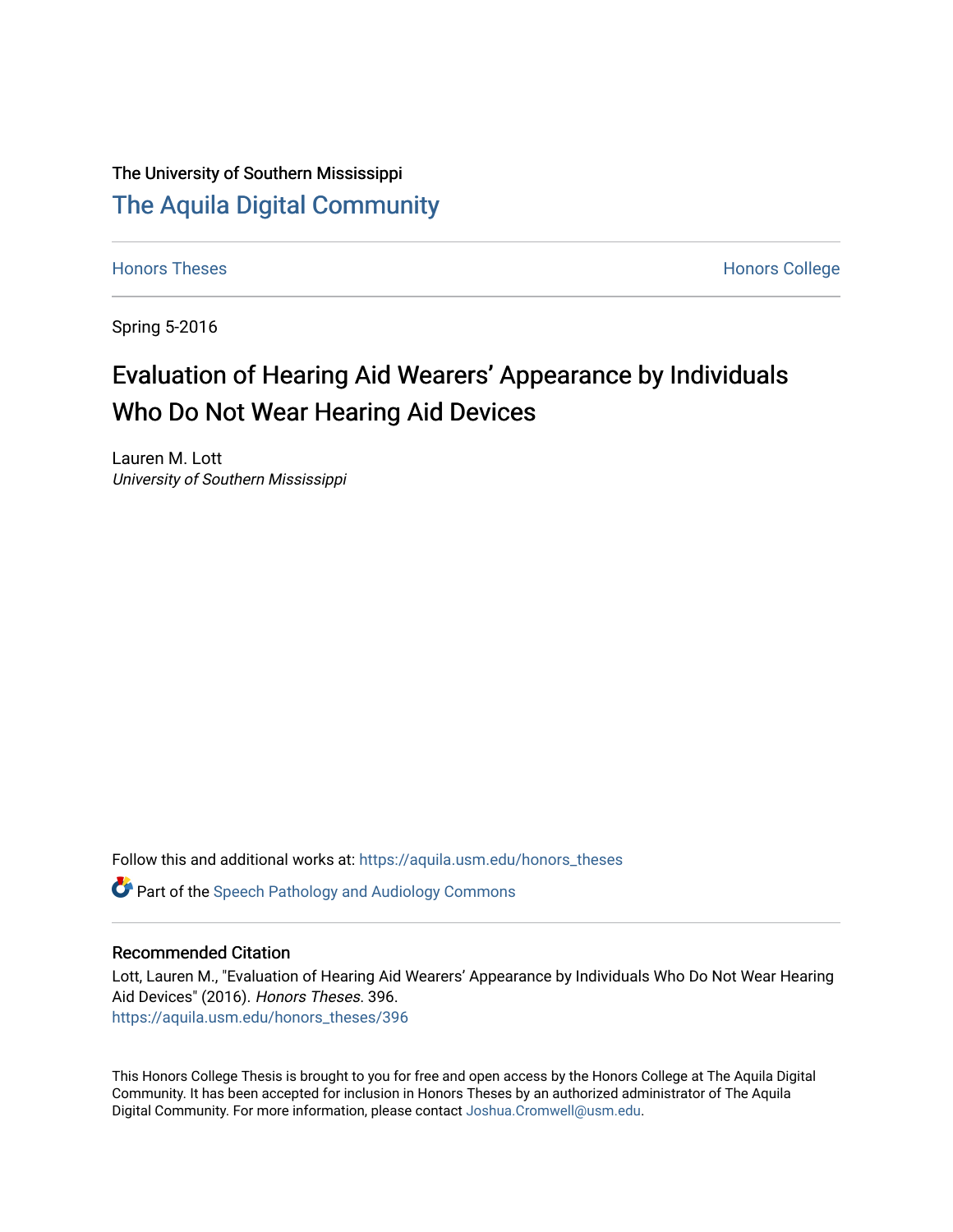The University of Southern Mississippi

# "Evaluation of Hearing Aid Wearers' Appearance by Individuals Who Do Not Wear Hearing Aid Devices"

by

Lauren M. Lott

A Thesis Submitted to the Honors College of The University of Southern Mississippi in Partial Fulfillment of the Requirements for the Degree of Bachelor of Arts in the Department of Speech-Language Pathology

May 2016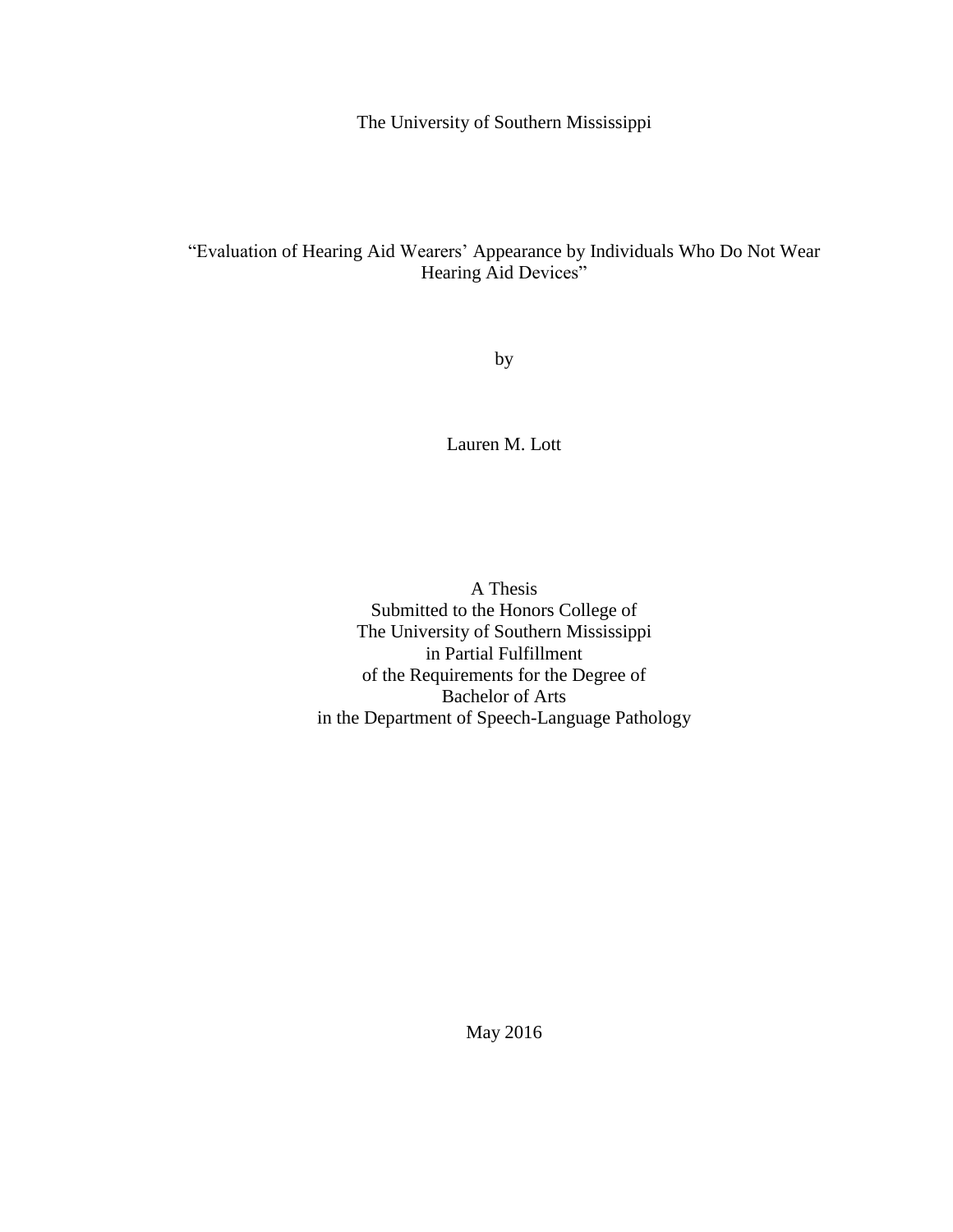Approved by

Edward Goshorn, Ph.D., Thesis Adviser Associate Professor of Audiology

\_\_\_\_\_\_\_\_\_\_\_\_\_\_\_\_\_\_\_\_\_\_\_\_\_\_\_\_\_\_\_\_\_\_\_

Edward Goshorn, Ph.D., Chair Department of Speech-and Hearing **Sciences** 

\_\_\_\_\_\_\_\_\_\_\_\_\_\_\_\_\_\_\_\_\_\_\_\_\_\_\_\_\_\_\_\_\_\_\_

Ellen Weinauer, Ph.D., Dean Honors College

\_\_\_\_\_\_\_\_\_\_\_\_\_\_\_\_\_\_\_\_\_\_\_\_\_\_\_\_\_\_\_\_\_\_\_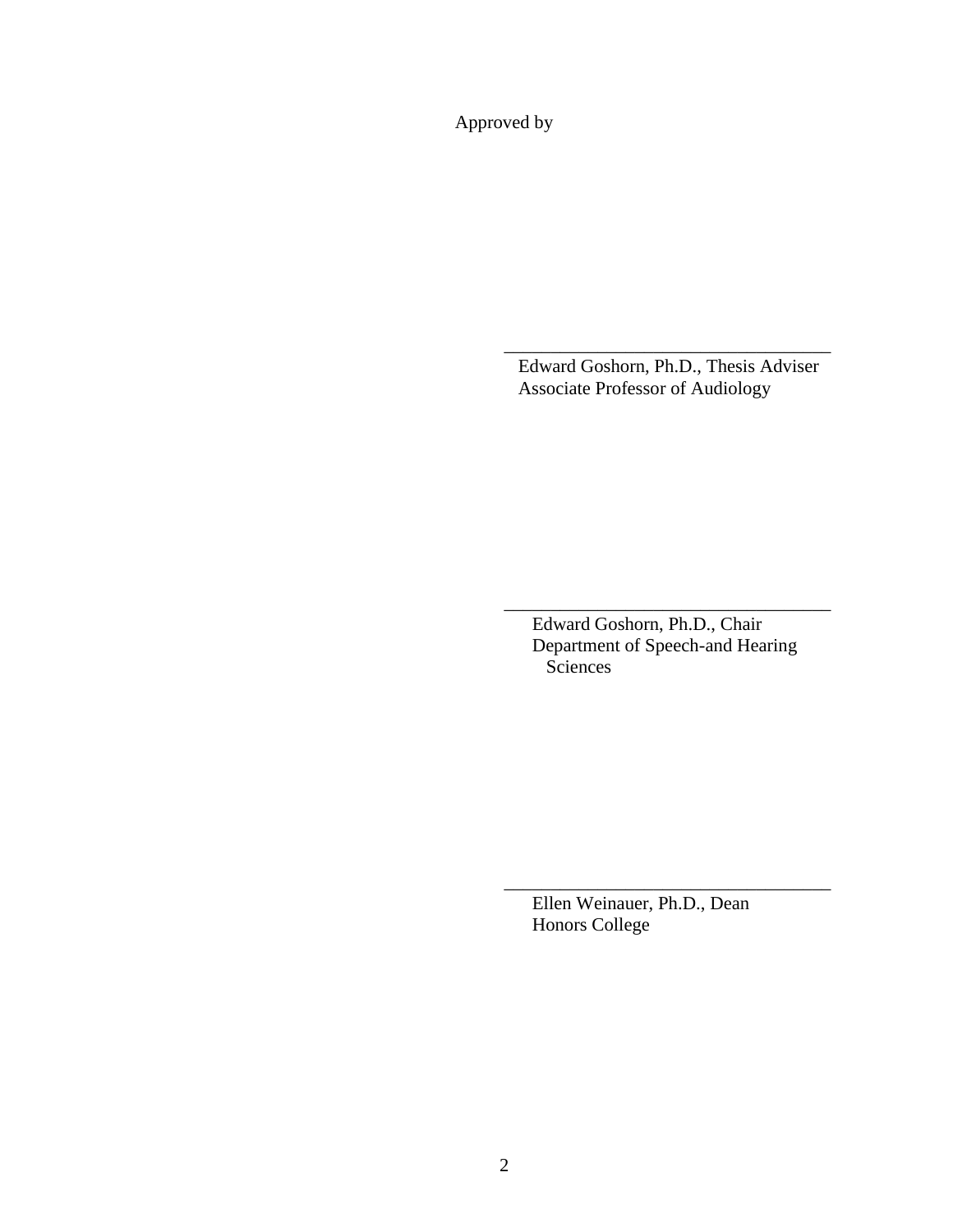#### **Abstract**

This study focuses on the perception of individuals who do not wear hearing aids and their perception of their hearing aid wearing peers. This thesis considers the opinions of students at The University of Southern Mississippi through the use of a paper survey evaluating the participant's perception of the following attributes: attractiveness, confidence, motivation, trustworthiness, education, friendliness, intelligence, disability, and body image. Data is collected from 150 students from ages 18-30. This study hopes to determine whether or not there will be a significant change in perception of an individual once they are viewed with a hearing aid.

Key terms: hearing aids, peer perception, disability, body image, attractiveness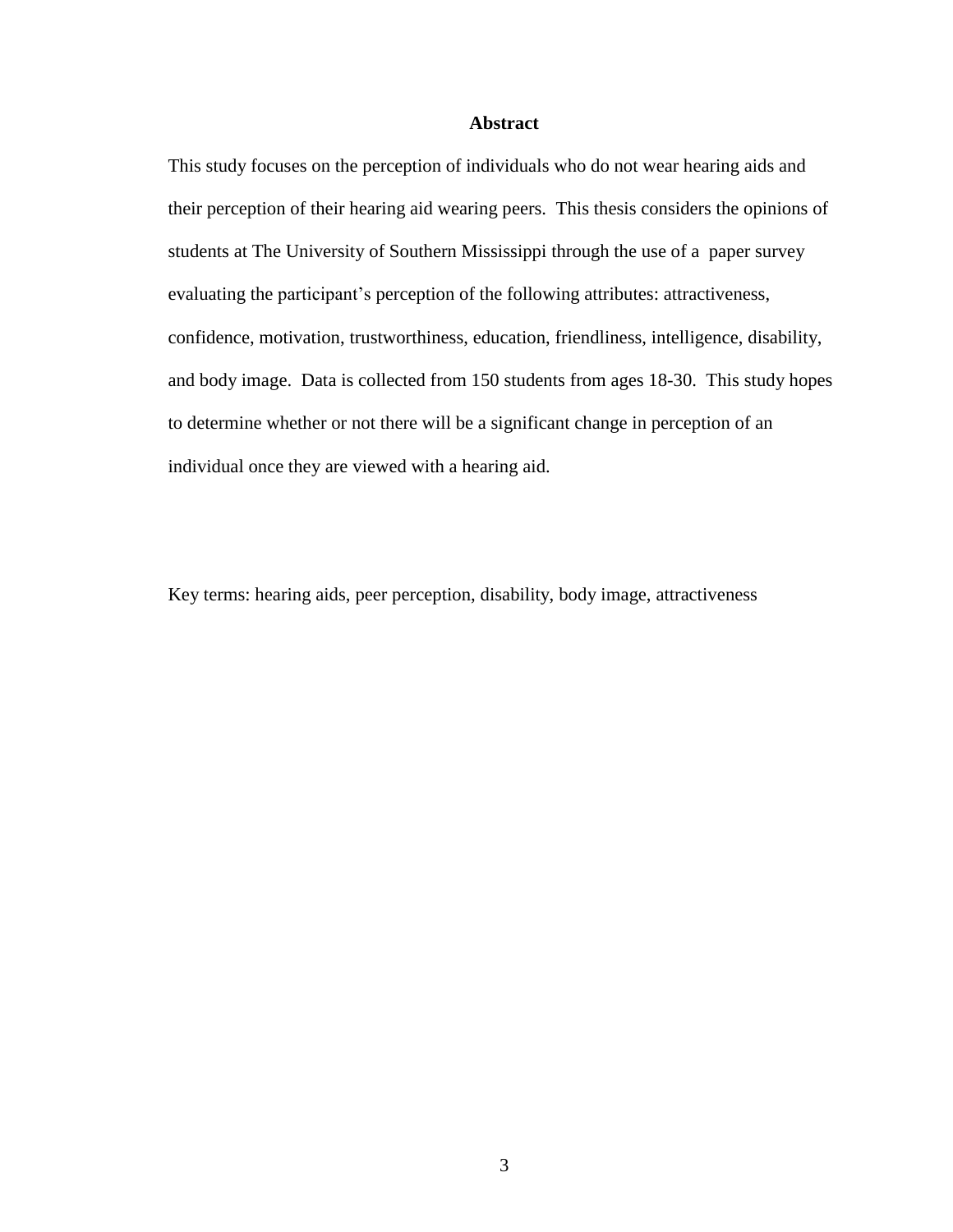# Table of Contents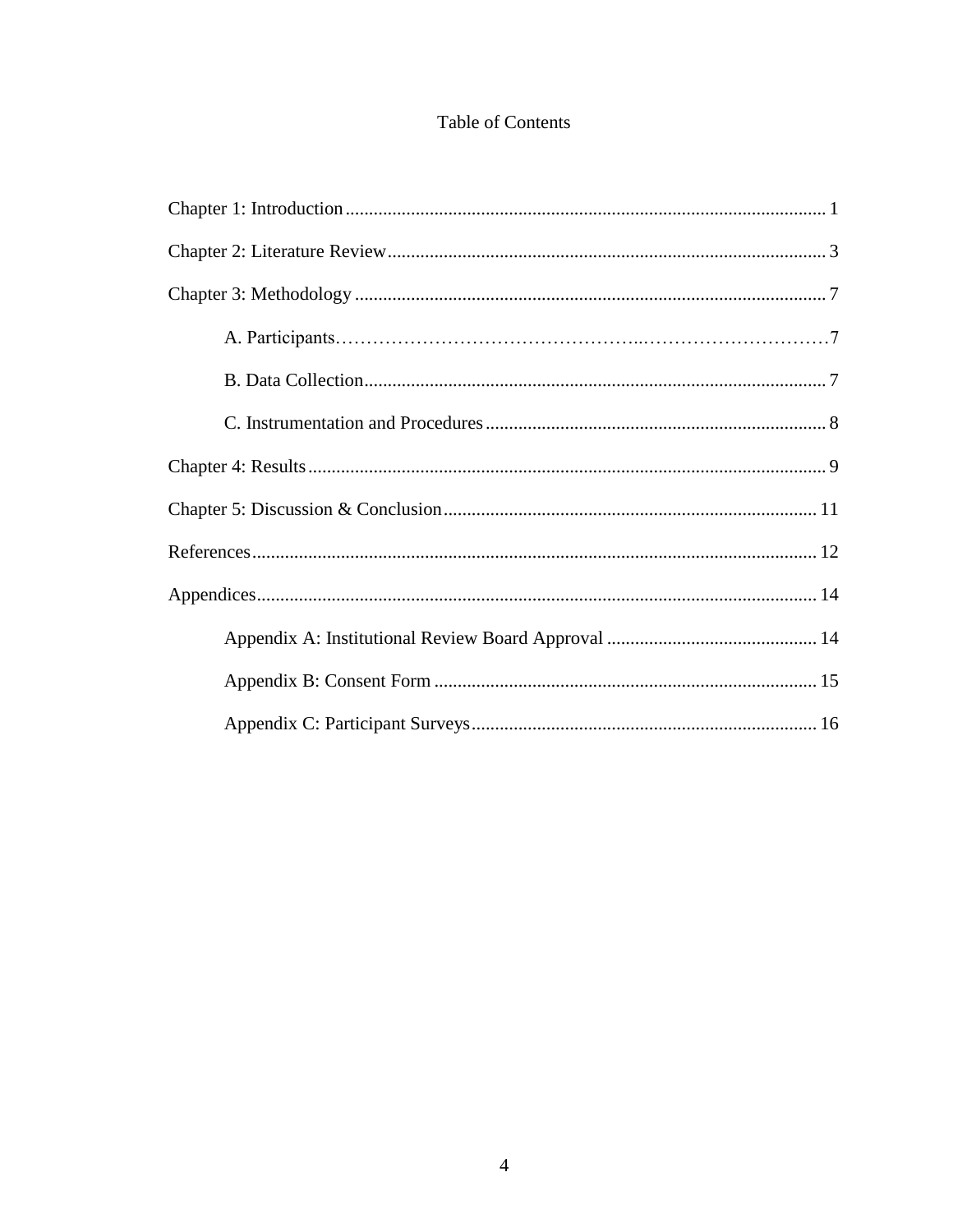#### **Chapter 1: Introduction**

Hearing loss affects approximately thirty-five million children and adults in the United States. However, even with such a high prevalence of people affected by hearing impairment, only about twenty-five percent of individuals who need hearing aids actually seek aural rehabilitation (ASHA 2015). Often times, hearing impaired individuals base their decision to get treatment on the perceptions they believe their peers have of persons with hearing impairment, as well as their own self-perceptions of persons with hearing loss. The suspected factors that contribute to this negative stigma are hearing aids' associations with age, disability, and appearance. Another negative stigma associated with hearing aid usage has been that hearing aids are extremely expensive. Hearing aid users seem to be embarrassed by having to wear a device that identifies them as hearing impaired, and hearing aid users have reported self-esteem issues associated with wearing hearing aids because of how they believe normal hearing individuals perceive them. Ross (1992) asserts that vision impairment is less stigmatized than hearing loss. He further asserts that hearing impairment is a disability while visual impairment is not a disability.

If approximately twenty-five percent of the hearing impaired population has sought treatment, one has to ask what the other seventy-five percent are doing about their hearing losses, and why haven't they requested assistance (Ross 1992). The stigma associated with the use of hearing aids has become known as the "Hearing Aid Effect", and this effect shows a trend in which normal hearing individuals judge their hearing aid wearing peers negatively. The "Hearing Aid Effect" is often used to discuss perceptions of persons wearing hearing aids. This term came about after a report from Blood, Blood,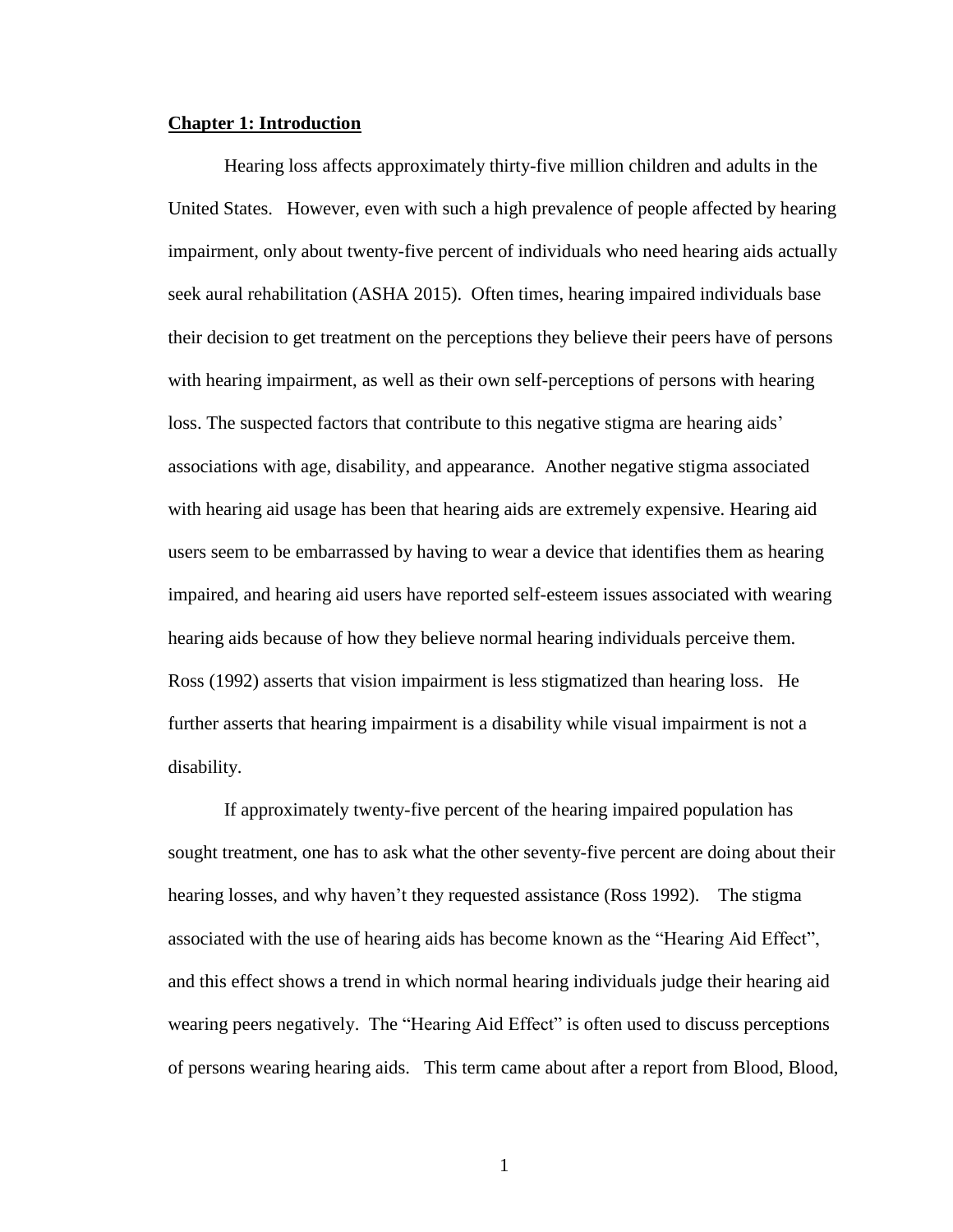and Danhauer showed that just seeing a hearing aid makes survey raters evaluate the intelligence, achievement, appearance, and personality of hearing aid wearers more negatively. The "Hearing Aid Effect" was found to be present in hearing impaired individuals and deaf school-age children when evaluated by others (Blood et al., 1978).

This study focuses on surveying a student population in a university community and will focus on the perception of individuals who wear hearing aids when viewed by individuals who do not wear hearing aids. Data for this study will be obtained through a survey that focuses on the perceptions of hearing aid users by individuals who do not wear hearing aids in the Hattiesburg university community. The populations sampled in this study are young adults at USM. The participants will be asked to answer questions about appearance, disability, perception, and attitude about hearing aids. They will do so by observing photographs of a person wearing different types of hearing aids and then rate their perceptions on a scale. The independent variable will be the types of hearing aids shown in the pictures. In this research project, the researcher will seek to answer the question: "Is there a stigma for persons who wear hearing aids among young individuals who do not wear hearing aids?"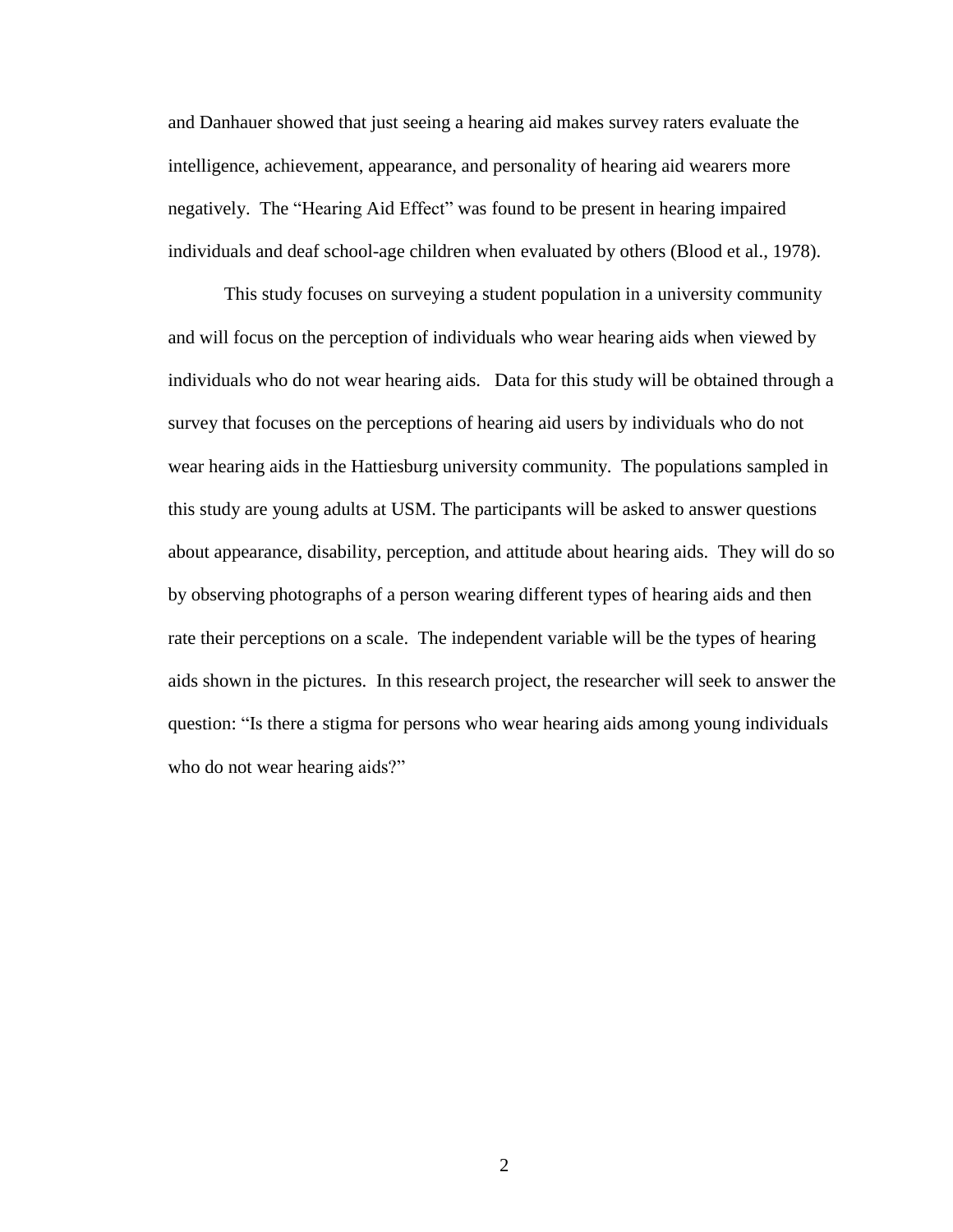#### **Chapter 2: Literature Review**

The number of the people in the American population with a hearing loss has grown substantially in the past thirty years. Approximately thirty million children and adults in the United States have experienced a hearing loss. However, out of these thirty million persons with hearing loss, only about twenty-five percent of those needing hearing aid devices have sought treatment and received hearing aids (ASHA). Negative stigma is believed to be a primary explanation for this lack of hearing impaired individuals seeking assistance. (Ross 2003) One of the largest contributing factors to the "hearing aid effect" seems to be the psychosocial aspects of self and peer perceptions. Blood stated in 1997, that hearing aids are often looked at as stigmatizing and not in line with the perception of what is desirable, and therefore potential hearing aid users reject them (Blood 1997).

In children with hearing aids, the biggest concern appears to be what their peers think of them in and outside of the classroom. Kent and Smith (2006) studied New Zealand school children. They found that most of the children in the study preferred smaller, thus less visible, ITC (in-the- canal) aids because it meant that their classmates may not notice the aid. Other sample participants told the researchers that they were teased and made fun of for wearing their hearing aids. Kent and Smith also reported that children wearing highly visible BTE (behind-the-ear) devices admitted to taking their aids out at school and hiding them to avoid being teased by their peers.

Kochkin (1993) found that sixty percent of middle-age adults and thirty percent of older adults listed stigma as one of five reasons for not using hearing aids. Doggett, Stein, and Gans (1998) measured the hearing aid effect among older females with hearing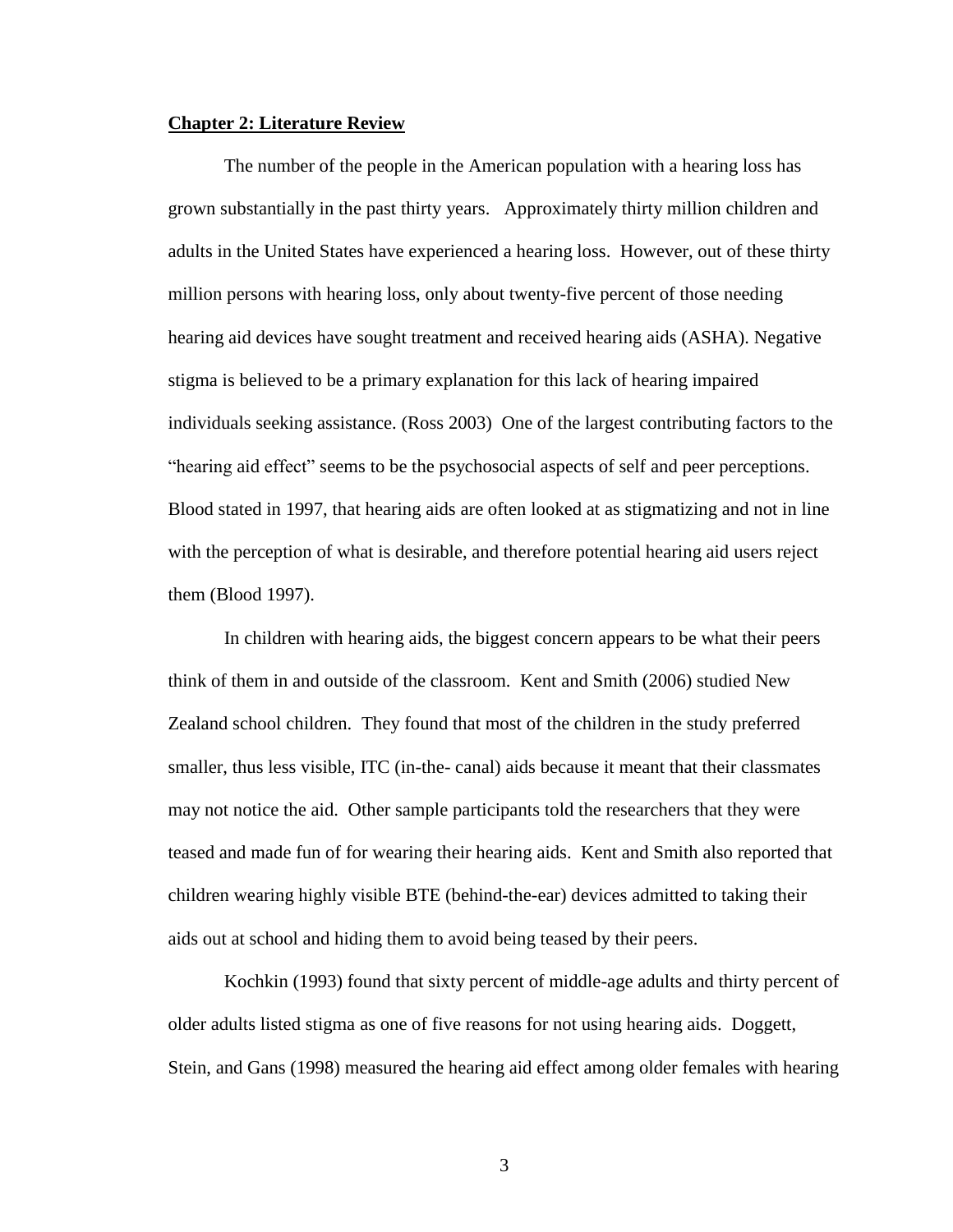aids covering two groups of informed and uninformed judges. The informed judges were made aware of their peers who were wearing aids, while the uninformed judges were not. Each judge read a scenario to a study collaborator who was told whether the collaborator did or did not have a hearing device. After reading to the study collaborator, the judges were asked eleven questions pertaining to friendliness, attractiveness, confidence, intelligence, and age. Results of this study showed that the collaborators with hearing aids were rated by judges to be less confident, less friendly, and less intelligent than those not wearing aids. The authors agreed that their findings confirmed the continued presence of a hearing aid effect among older females (Doggett, Stein, Gans 1998).

Erler and Garstecki (2002) studied hearing aid stigma and its relationship to women's age. A group of young and older women were given semantic differential tasks with questions such as "If someone has a hearing loss, other people think of them as and "If someone wears a hearing aid, other people think of them as The women were then given the choice to rate the women as appearing young or old on a one to seven scale. Sixty-five percent of women in the younger group perceived the use of hearing aids as negative, and fifty-eight percent perceived people who wore hearing aids as handicapped. Erler and Garstecki concluded that a stigma associated with hearing aids exists (Erler & Garstecki 2002).

The cosmetics of hearing aids seem to also have an important role pertaining to stigma. The size and visibility of the aid contributes to the hearing aid effect. In 2005, researchers at Auburn University and University of California, Santa Barbara tested the hearing aid effect associated with newer hearing aid styles. The study looked at the visibility of open ear hearing aids to investigate their potential to reduce the stigma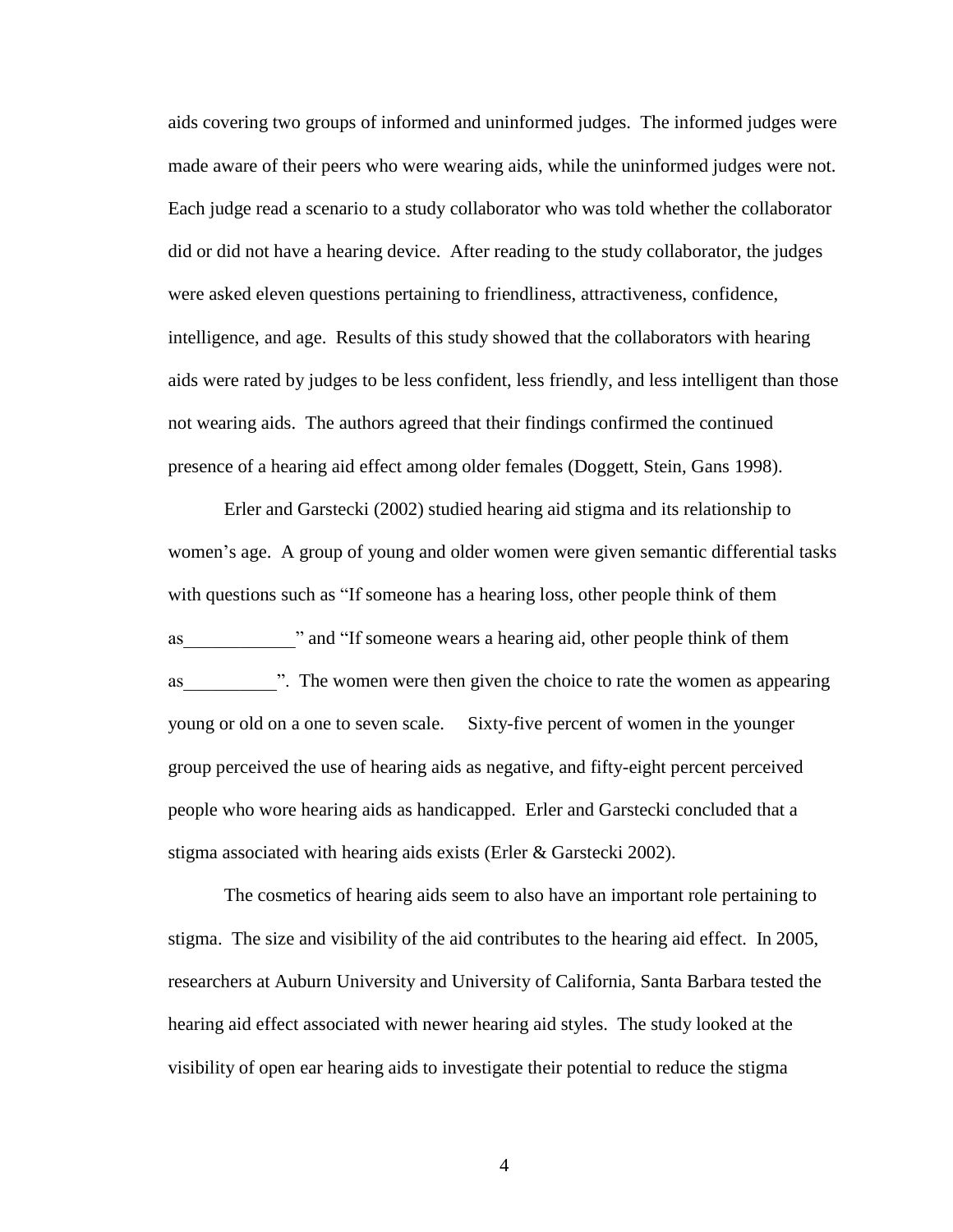associated with hearing aids. The researchers took three groups of young adults and asked them to rate six different hearing aid styles on their visibility when worn by a peer model. They tested the open ear (OE), completely in the canal (CIC), mini in the canal (m-ITC) half and full shell in the ear (ITE), and behind the ear (BTE) styles in three different angles. The results were that the completely in the canal style was rated most invisible and the open ear and behind the ear styles were rated as least invisible. Danhauer, Johnson, Karns, Lopez, and Reith (2005) reported that the appearance of a device continues to be a factor associated with stigma and the hearing aid effect.

Blood (1997) studied the challenges of counseling individuals with hearing loss and the stigma associated with the hearing aid effect. Blood placed 100 students under adverse listening conditions and fitted them with different types of hearing aids. The results showed that eighty-eight percent of the students would wear a less visible In-The-Ear hearing aid, while twenty-five percent stated that they would not wear highly visible Behind-The-Ear hearing aid after observing themselves wearing it, indicating that twenty-five percent of these listeners were biased against aids if they were highly visible. Understanding this cosmetic aspect will help in counseling the hearing impaired and in developing strategies to combat the stigma (Blood 1997).

While most of these studies have shown that there is still a stigma attached to wearing hearing aids, they were mostly conducted in the 1970s, 1980s, and 1990s. To see if the stigma still exists, Palmer and Rauterkus (2014) conducted a study that involved twenty-four students at the University of Pittsburgh, and had them view photographs of a young man reading while wearing five different types of ear devices including a BTE aid with a standard ear mold, an open-fit slim-tube BTE, and invisible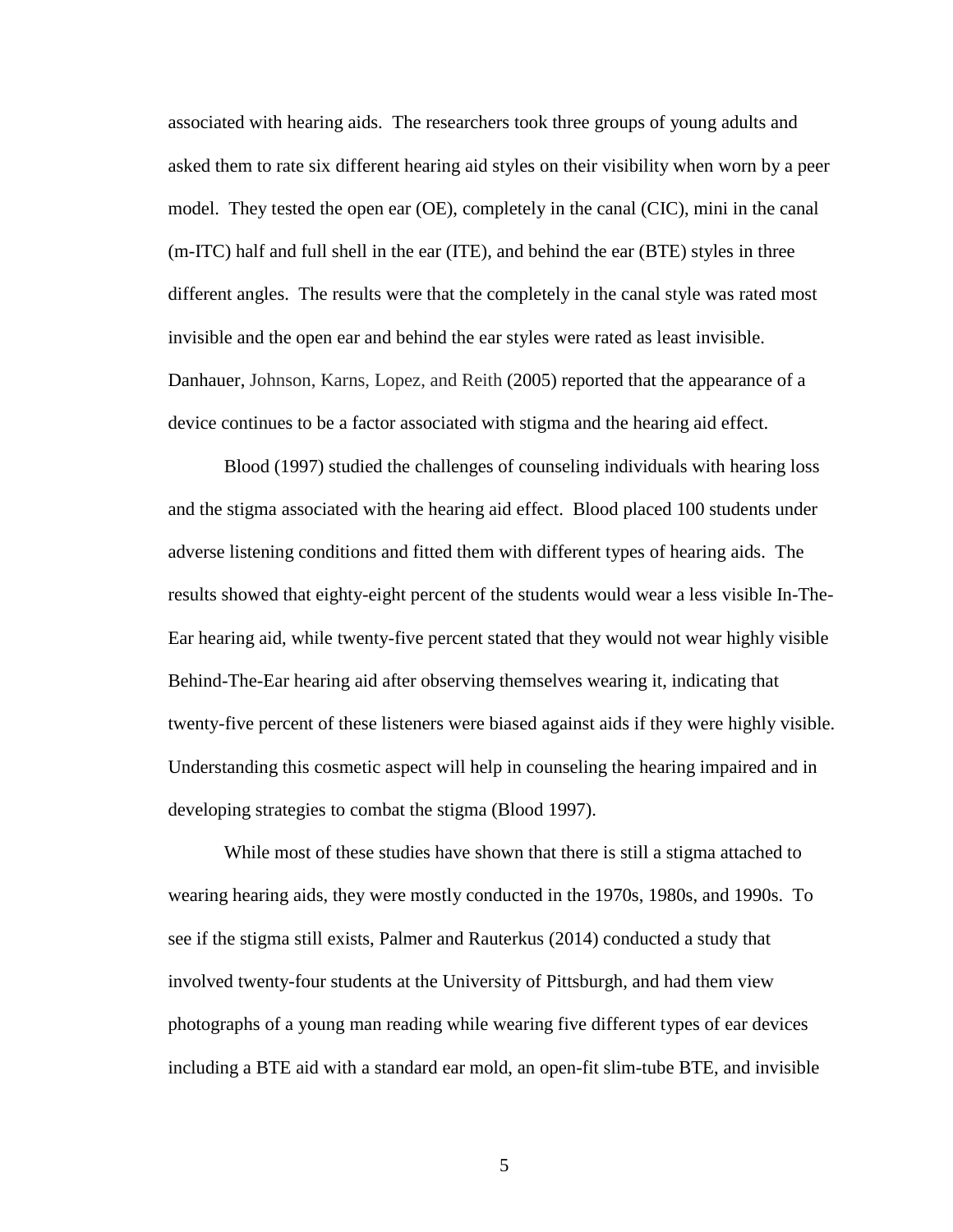CIC, a Bluetooth headset, and personal listening device ear buds. After viewing these photographs, the students rated their perceptions on a 7-point scale for eight different characteristics. They rated on attractiveness, age, success, motivation, trustworthiness, intelligence, friendliness and education. The results of the study showed that other than a major difference on age perception while wearing the BTE device versus the ear buds, there were no other major differences between the subject's perceptions of persons wearing hearing aids. Palmer & Rauterkus argued that the "hearing aid effect" no longer exists.

This project attempted to confirm that the "hearing aid effect" has disappeared among young and older adult populations. The title of this project is "The Evaluation of Hearing Aid Wearers' Appearance by Individuals Who Do Not Wear Hearing Aids" and it seeks to answer the question, "Is there a stigma ascribed to persons with hearing aids among younger and older individuals who do not wear hearing aids?"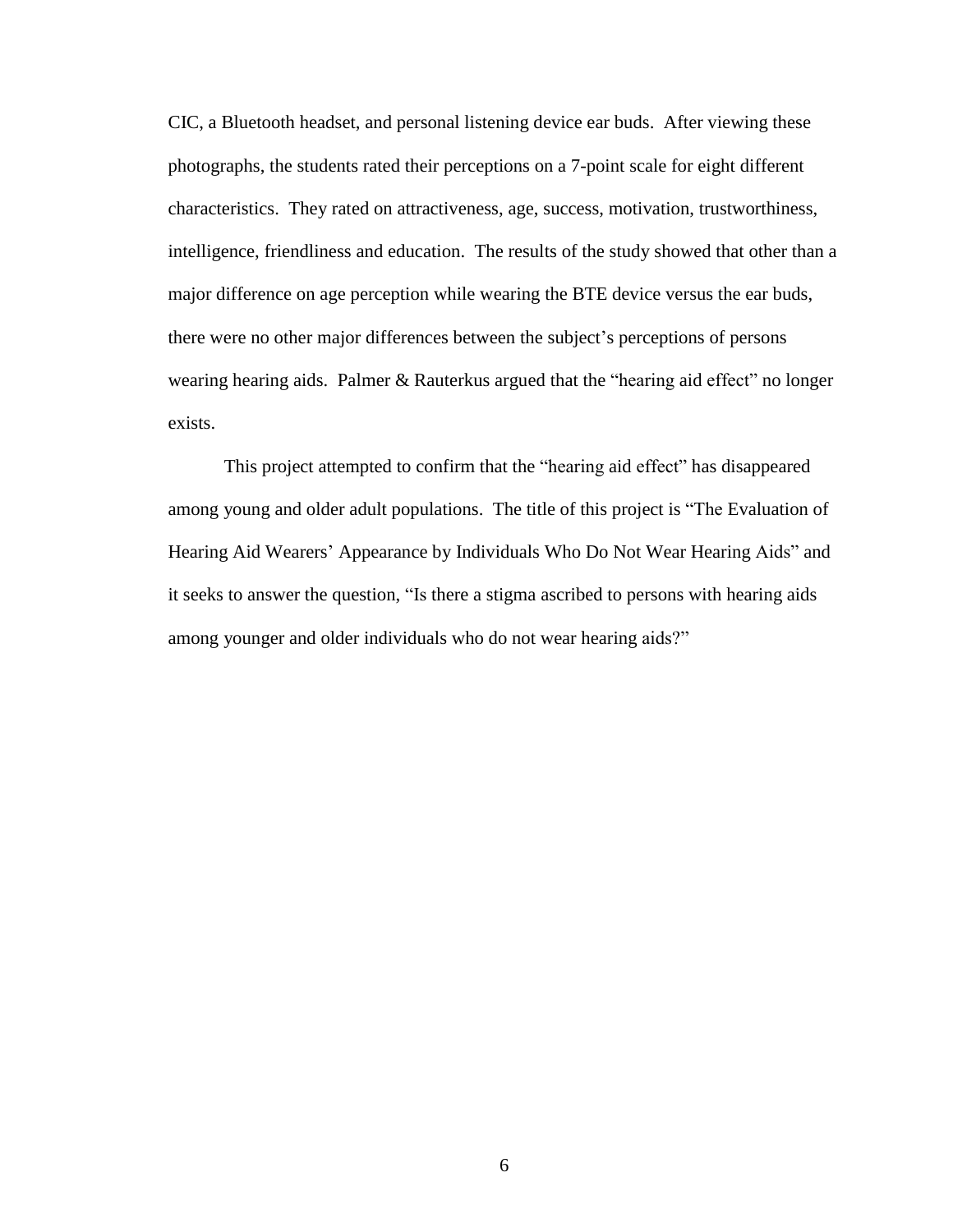#### **Chapter 3: Methodology**

#### **Participants**

The sample for this study consists of college students on the Hattiesburg campus of The University of Southern Mississippi. The sample size was 150 subjects, and the aim of this study was to determine if a stigma exists for individuals who wear hearing aids by individuals who do not wear hearing aids.

## **Data Collection**

Demographic data will be collected on each subject including age, gender, major area of study, participants' hearing abilities, and whether the participant currently owns or uses a hearing aid. The independent variable in this study is hearing aid type. The participants will view four photographs with each photograph showing a model wearing one of three currently popular hearing aids and a control photograph with no device worn. The type of hearing aid shown in the photograph will range from behind the ear, to in the canal, to an almost invisible completely in the canal device on a human model. The levels of the independent variable will consist of the hearing aid model number and type and will be assigned to each photograph for subsequent data analysis.

The dependent variable for this study was the responses given by the participants in the survey instrument. The dependent variable was used to explore the presence of stigma associated with wearing a hearing aid. A definition of stigma (Merriam-Webster 2015) is "a mark of guilt or disgrace; a set of negative or unfair beliefs that society or a group of people have about something." Stigma was operationalized and scaled by using Palmer's & Rauterkus' scale of eight different measures. The study explored the perceived level of attractiveness, age, success, motivation, trustworthiness, intelligence,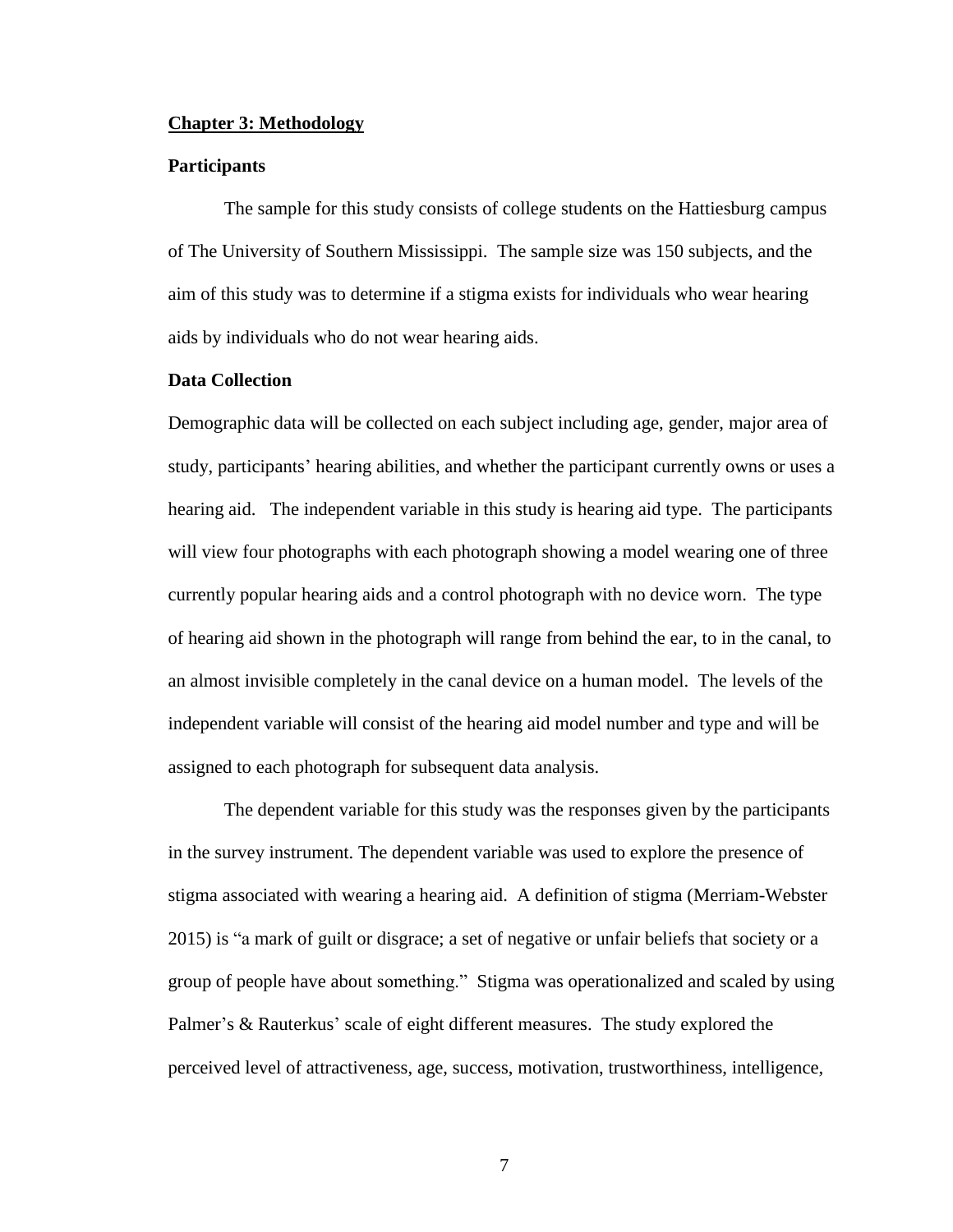friendliness and education of individuals wearing a hearing aid. The researcher added characteristics of disability, body image, and confidence to those judged by participants.

## **Instrumentation and Procedures**

The survey was given in paper form and the researcher contacted students throughout the USM campus to gain participants. The participant had to be18 years or older. After viewing each of the four photographs, each participant was asked to rate each picture on a scale measuring the characteristics: attractiveness, age, success, motivation, trustworthiness, intelligence, friendliness, education, disability, body image, and confidence. The ratings for each characteristic were counted and examined statistically using the McNemar Test. With the help of the thesis director, the researcher entered the data into a spreadsheet and produced a statistical analysis of the data.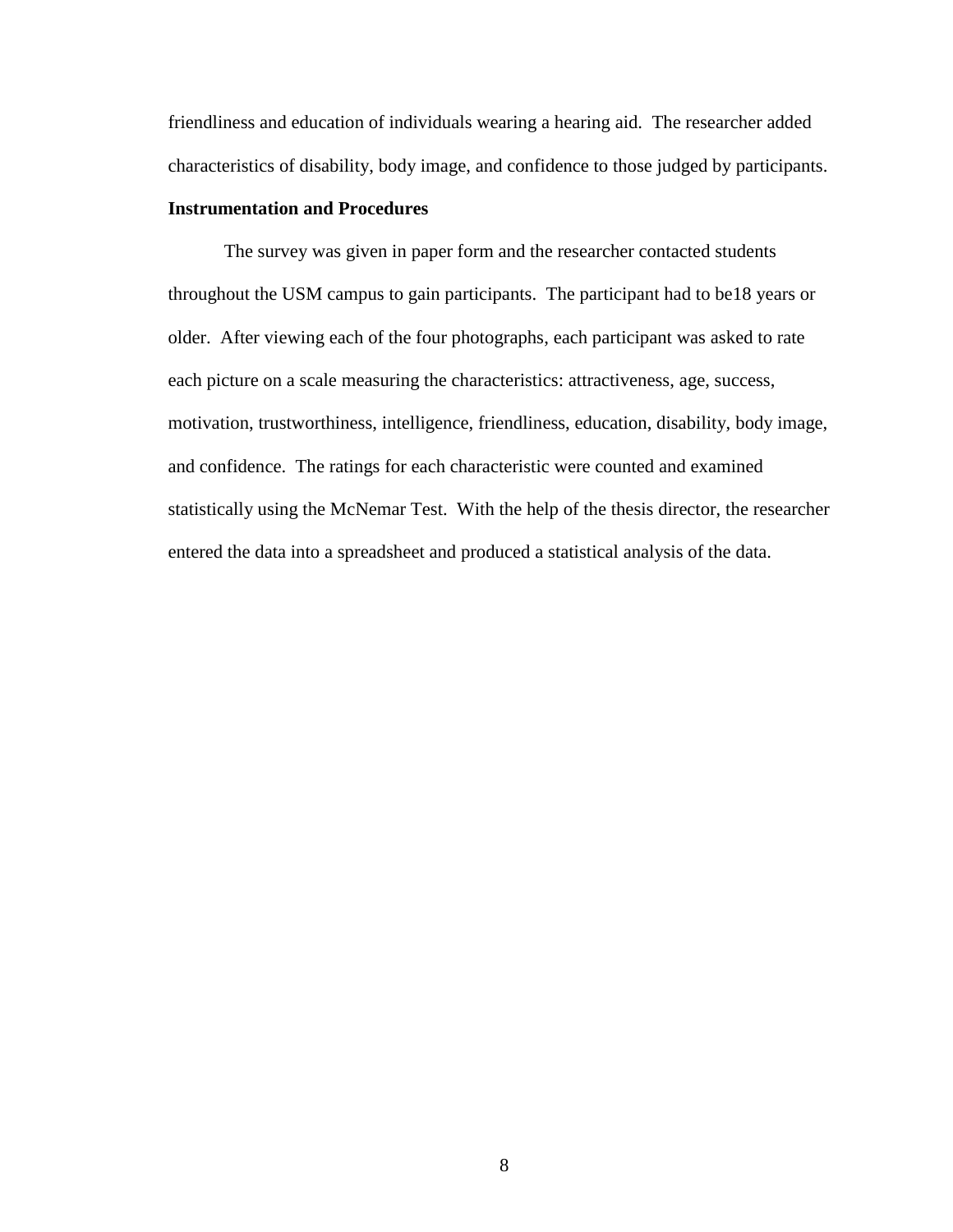## **Chapter 4: Results**

150 students from the University of Southern Mississippi completed surveys pertaining to the research project. It was decided by the researcher and the faculty advisor that the participants' classification, education level, age, or major had no significant impact on the results. The survey measured responses based on the hearing aid wearer's attractiveness, success, motivation, trustworthiness, intelligence, friendliness, education, confidence, disability, and body image. After analyzing data, the researcher concluded that there was no significant correlation between hearing aid use and success, motivation, trustworthiness, intelligence, friendliness, education, or confidence. Because of this, it was decided to not pursue any further testing of these factors.

Factors that showed a significant effect included attractiveness, body image, and disability. In measuring the hearing aid wearer's attractiveness, when wearing the Behind-The-Ear (BTE) device, more participants perceived this hearing aid wearer as less attractive in comparison to the control picture. For the In-the-Ear (ITE) device, participants viewed the hearing aid wearer less attractive than the control. When judging the hearing aid wearer in a Completely-In-the-Canal (CIC) device, participants rated the hearing aid wearer once again as less attractive than the control.

When asked to rate the hearing aid wearer's body image, there was a significant difference between the devices. For the BTE device, the participants stated that the hearing aid wearer appeared to not have a positive body image. In response to the CIC device, the researcher found a significant difference that suggested the hearing aid wearer had a less positive body image. For the ITE device, the participants found the hearing aid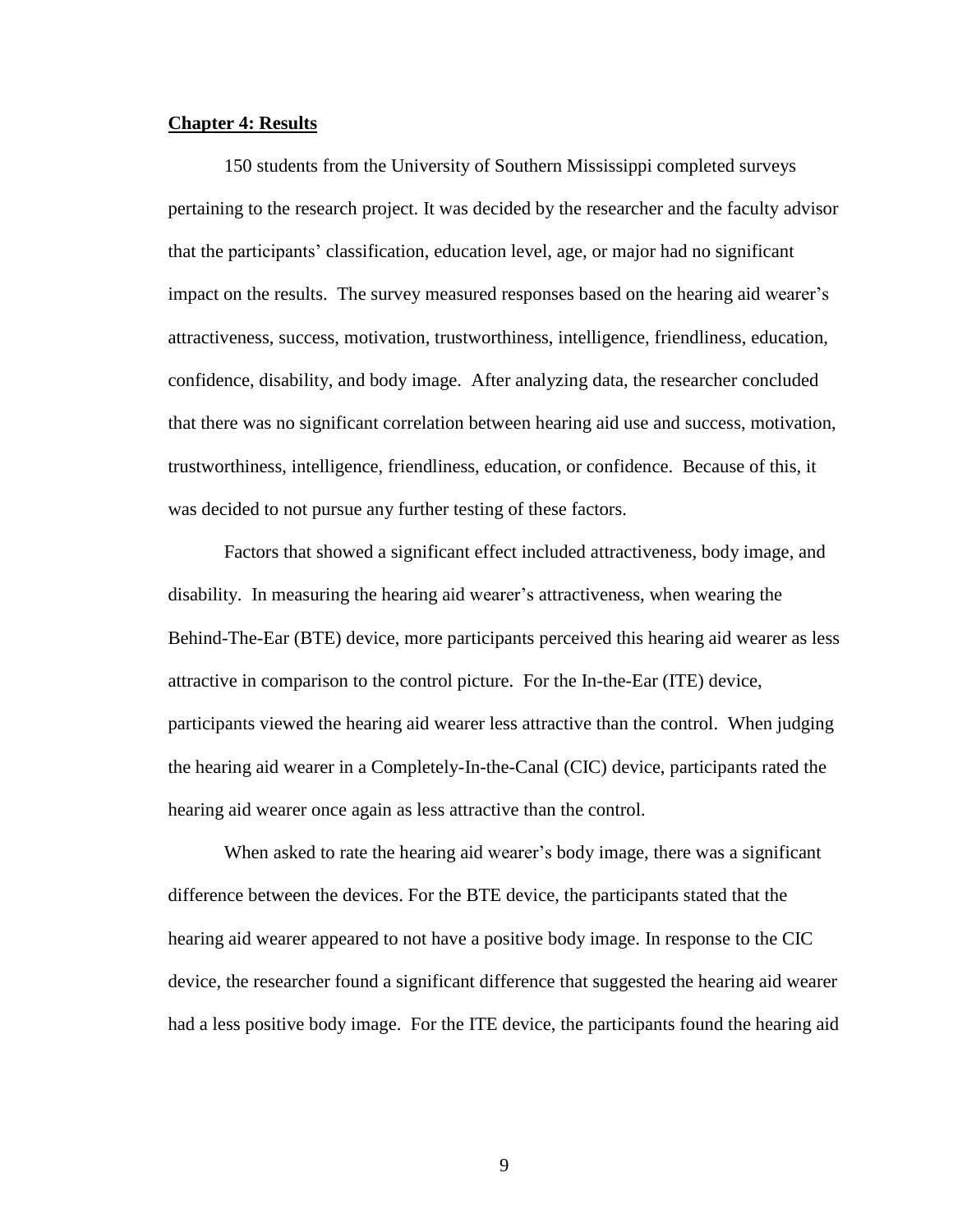wearer to have a less positive body image, as well. However, the significant difference was smaller for the ITE than it was for the BTE.

For the attribute of disability, the researcher found that the participants rated the hearing aid wearer the most disabled when wearing the BTE device, more disabled when wearing the ITE device, and less disabled when wearing the CIC device. This attribute had the largest significant difference and indicates that certain hearing aid types change an individual's perception of a hearing aid wearer's disability level.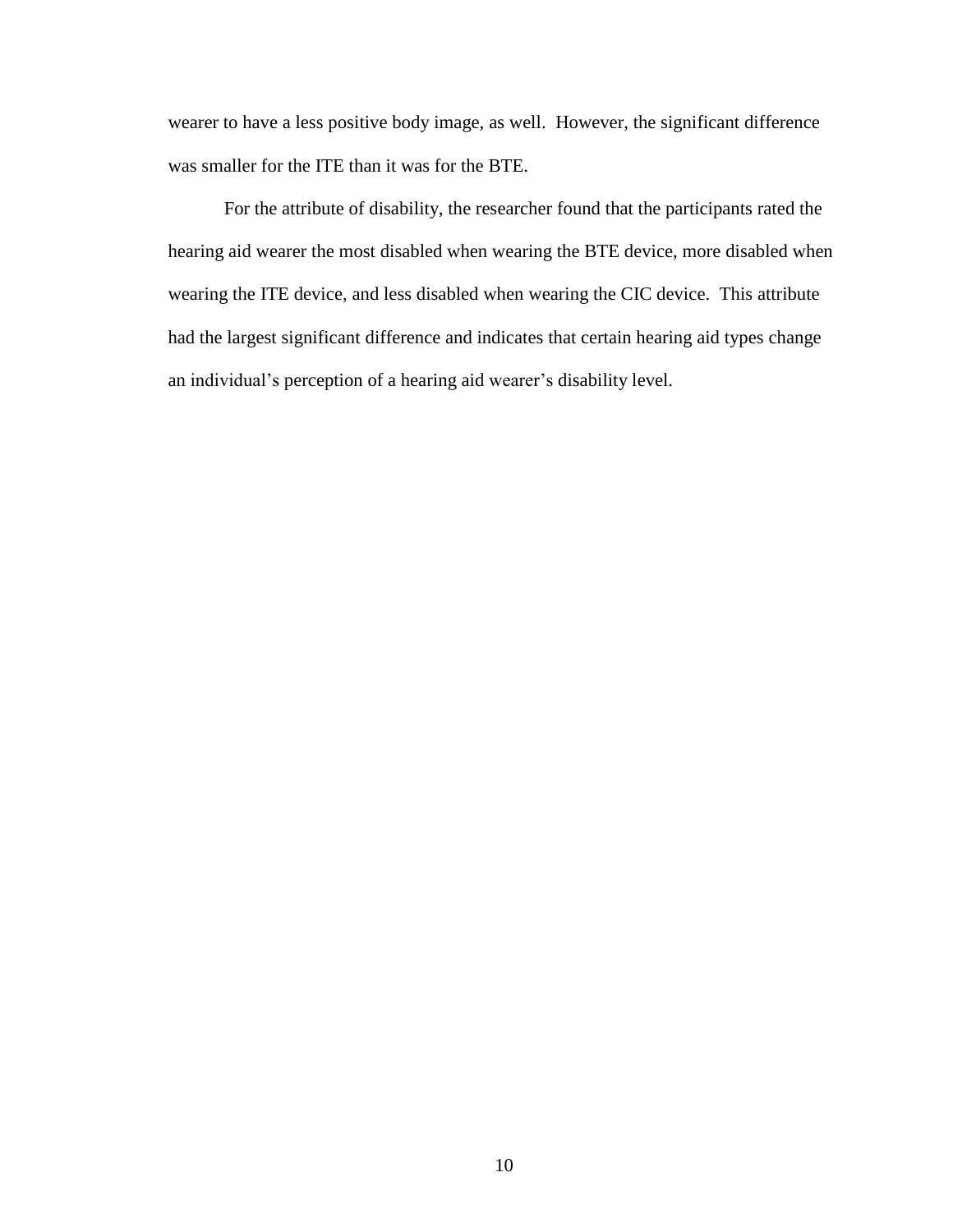#### **Chapter 5: Discussion & Conclusion**

After data collection and analysis using the McNemar Test, it can be concluded that individuals who do not wear hearing aids perceive their hearing aid wearing peers with some forms of stigma and bias. While the attributes of intelligence, success, motivation, education, confidence, and friendliness showed no significant differences reported, the attributes of disability, body image, and attractiveness all showed significant negative perceptions from the participants in the study. It can be noted that while the surveys collected the participant's background information pertaining to gender, education level, and major, these factors were determined to be insignificant.

#### **Future Implications**

Based on the findings in this study and research studies conducted in the past, it would appear that disability, attractiveness, and body image are factors that seem to be the most changed by the use of hearing aids as perceived by individuals who do not wear hearing aids. Further research should be conducted to determine which specific device causes non hearing aid wearing individuals to perceive their peers as more disabled, less attractive, and with a less positive body image and used for hearing aid companies to design new aids that are less noticeable.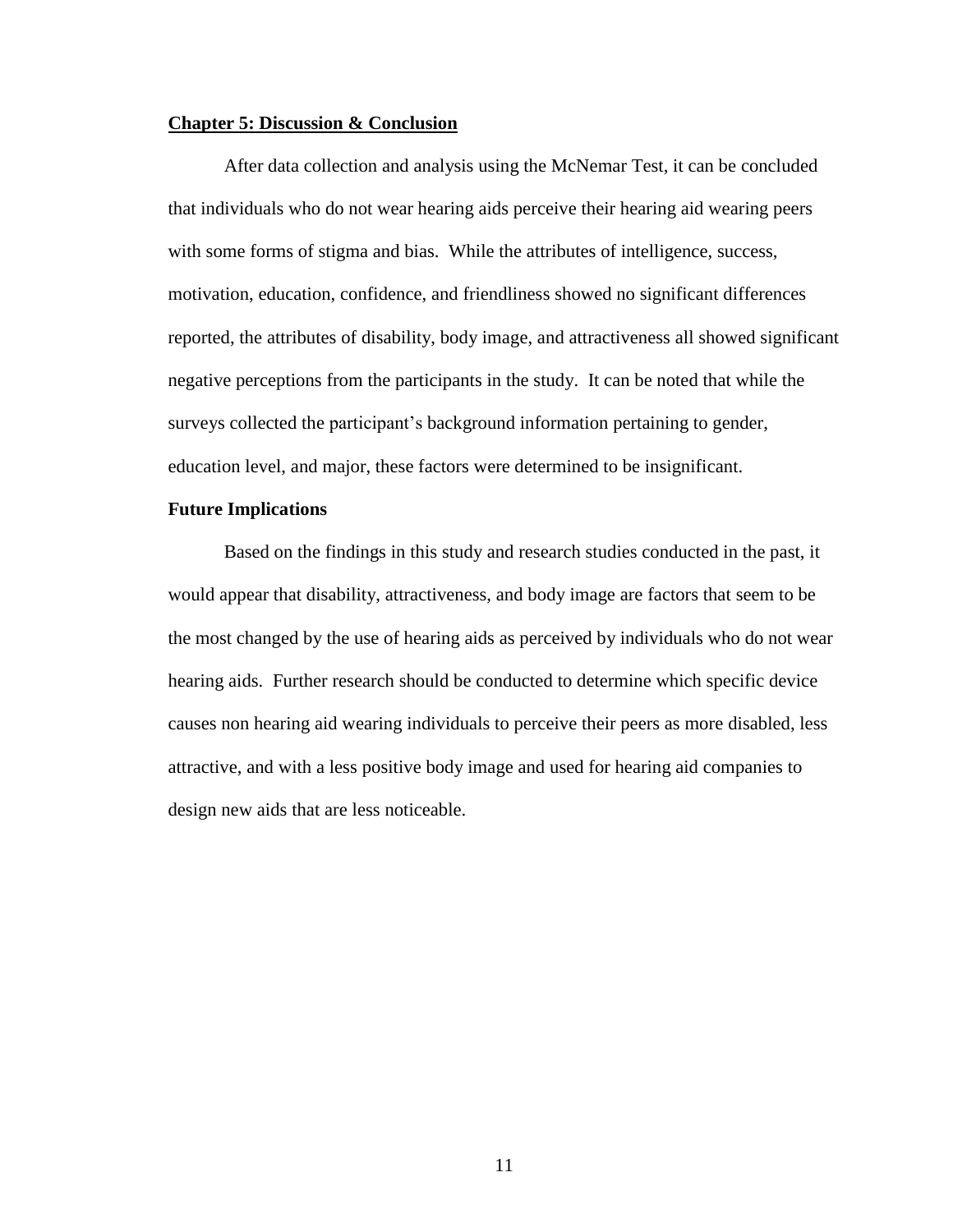#### **References**

- Blood, G. W., Blood, I. M., & Danhauer, J. L. (1978). Listeners' impressions of normalhearing and hearing-impaired children. J*ournal of Communication Disorders*, 11(6), 513-518.
- Blood, I. M. (1997). The hearing aid effect: challenges for counseling. *Journal of Rehabilitation,* 59-62.
- Danhauer, J. L., Gavin, R. B., Johnson, C. E., Karns, S. R., Lopez, I. P., & Reith, A. C. (2005). The "hearing aid effect" 2005: a rigorous test of the visibility of new hearing aid styles. *American Journal of Audiology, 14*, 169-175.
- Doggett, S., Gans, D., & Stein, R. L. (1998). Hearing aid effect in older females. *Journal of American Audiology, 9*, 361-366.
- Erler, S., & Garstecki, D. (2002). Hearing loss-and hearing aid-related stigma: perceptions of women with age-normal hearing. *American Journal of Audiology,* 83-90.
- Kent, B., Smith, S. (2006). They only see it when the sun shines in my ears: exploring perceptions of adolescent hearing aid users. *Journal of Deaf Studies and Deaf Education, 11*(4), 461-476.
- KochkinS.(1993). MarkeTrakIII: why 20 million in US don't use hearing aids for their hearing loss, part one . Hear J 46(1):20-28.
- Overview of hearing aids. (2015). American Speech Language and Hearing Association. Retrieved from http://www.asha.org/public/hearing/Hearing-Aids-Overview/

Palmer, C., & Rauterkus, E. (2014). Is hearing aid stigma dead among younger people?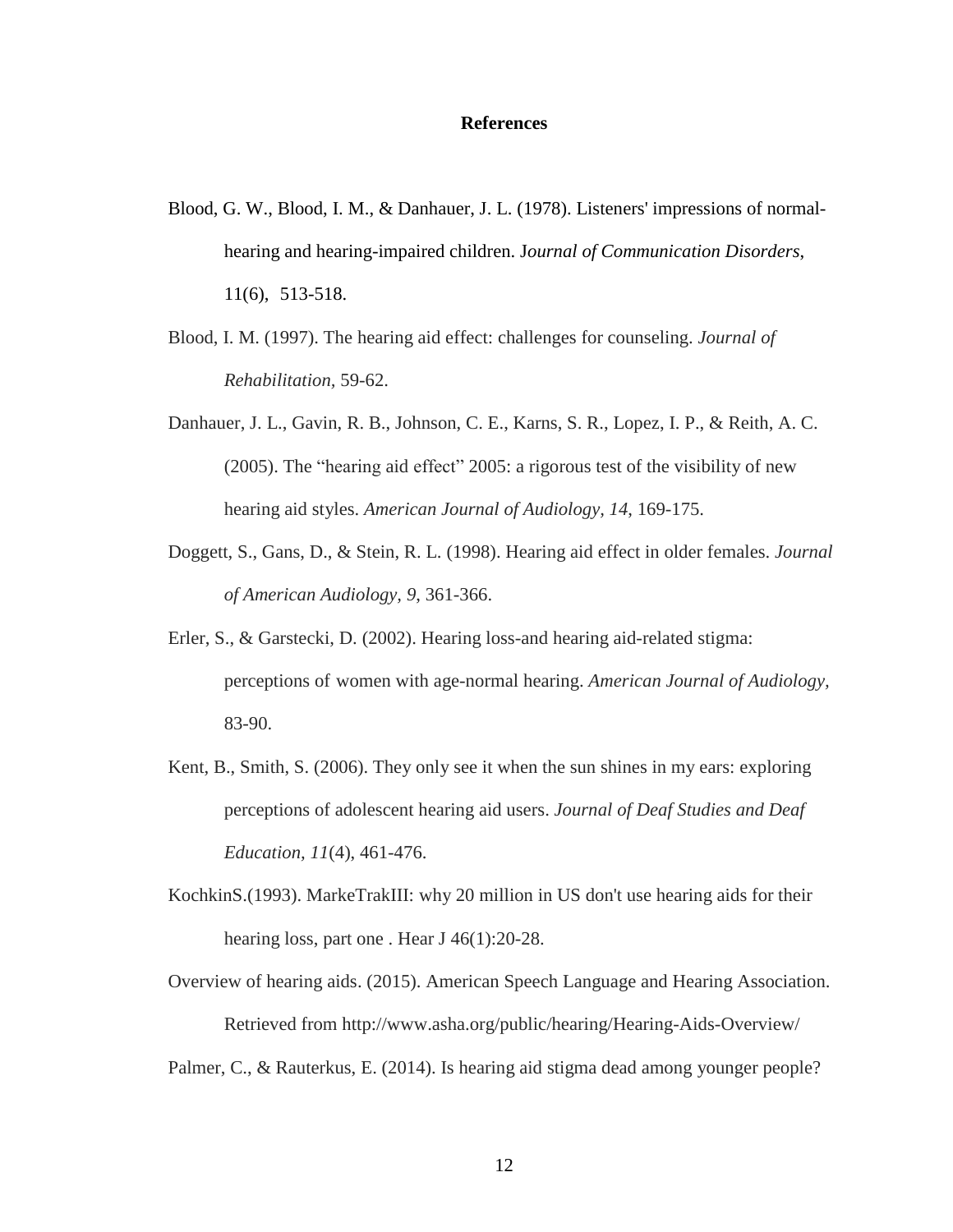*Journal of the American Academy of Audiology*.

Ross, M. (1992). Why people won't wear hearing aids. *Hear Rehab Quart, 17*(2).

"Stigma" Merriam-Webster. (2015). Retrieved from http://www.merriam-

webster.com/dictionary/stigma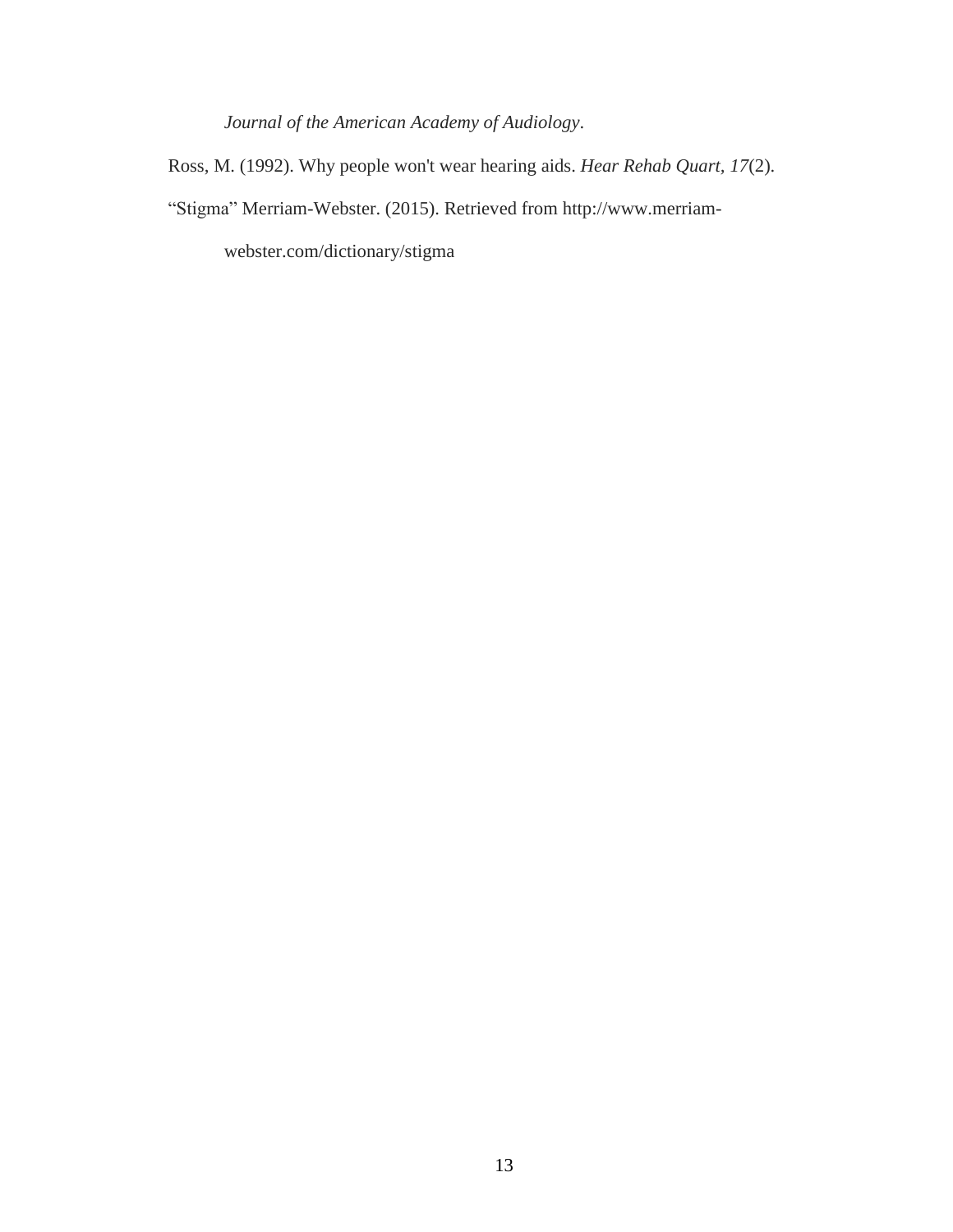## **Appendices**

## **Appendix A: Institutional Review Board Approval**

# THE UNIVERSITY OF SOUTHERN MISSISSIPPI.

#### **INSTITUTIONAL REVIEW BOARD**

118 College Drive #5147 | Hattiesburg, MS 39406-0001 Phone: 601.266.5997 | Fax: 601.266.4377 | www.usm.edu/research/institutional.review.board

#### NOTICE OF COMMITTEE ACTION

The project has been reviewed by The University of Southern Mississippi Institutional Review Board in accordance with Federal Drug Administration regulations (21 CFR 26, 111), Department of Health and Human Services (45 CFR Part 46), and university guidelines to ensure adherence to the following criteria:

- The risks to subjects are minimized.  $\bullet$
- The risks to subjects are reasonable in relation to the anticipated benefits.
- The selection of subjects is equitable.
- Informed consent is adequate and appropriately documented.
- Where appropriate, the research plan makes adequate provisions for monitoring the data collected to ensure the safety of the subjects.
- Where appropriate, there are adequate provisions to protect the privacy of subjects and to  $\bullet$ maintain the confidentiality of all data.
- Appropriate additional safeguards have been included to protect vulnerable subjects.
- Any unanticipated, serious, or continuing problems encountered regarding risks to subjects must be reported immediately, but not later than 10 days following the event. This should be reported to the IRB Office via the "Adverse Effect Report Form".
- If approved, the maximum period of approval is limited to twelve months.  $\bullet$ Projects that exceed this period must submit an application for renewal or continuation.

#### PROTOCOL NUMBER: 16021003

PROJECT TITLE: Evaluation of Hearing Aid Wearers' Appearance by Individuals Who Do Not Wear Hearing Aid Devices PROJECT TYPE: New Project RESEARCHER(S): Lauren Lott COLLEGE/DIVISION: College of Health DEPARTMENT: Speech and Hearing Sciences FUNDING AGENCY/SPONSOR: N/A IRB COMMITTEE ACTION: Exempt Review Approval PERIOD OF APPROVAL: 02/16/2016 to 02/15/2017 Lawrence A. Hosman, Ph.D. **Institutional Review Board**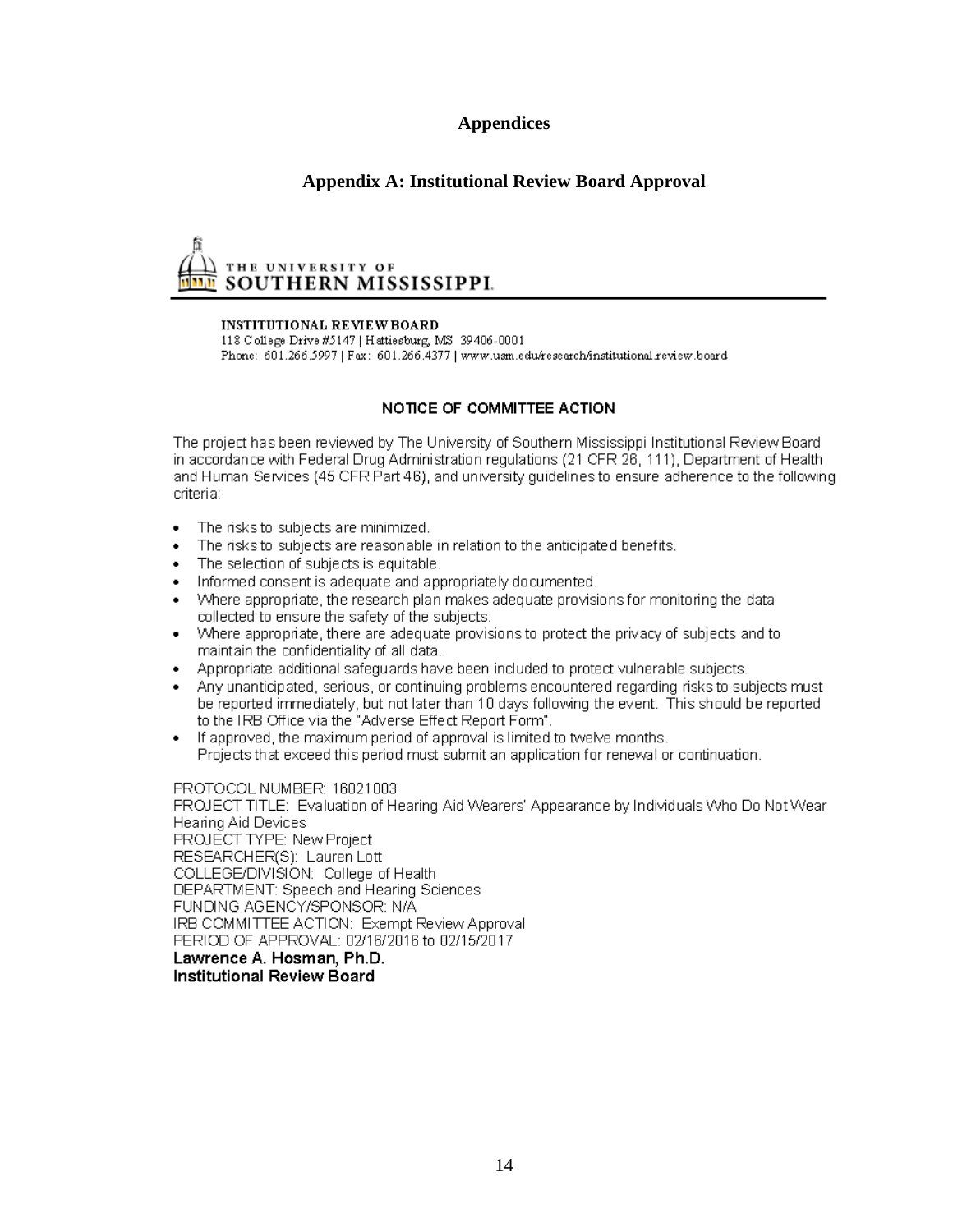## **Appendix B: Consent Form**

Title of the study: Is There A Stigma for Persons Who Wear Hearing Aids Among Younger and Older Individuals Who Do Not Wear Hearing Aids?

**Introduction**: I, **I, the secure of the security of the security of the security of the security of the security of the security of the security of the security of the security of the security of the security of the secur** participate in this study. Lauren Lott, undergraduate student, Department of Speech & Hearing Sciences, USM, who is conducting this research, has explained the study. I certify that I am 18 years or older.

**Purpose of the Study**: The purpose is to obtain information to determine if there is a stigma of hearing aid users among younger and older non hearing aid users.

**Description of Procedures:** This study will be done at the Hattiesburg campus of the University of Southern Mississippi. I will be asked to complete a survey, which will take about 10 minutes to complete. Upon completion, I will give the form to the researcher. At least 100 participants will be in this study.

**Risks and Discomforts**: There are no known expected risks from participating in this study.

**Benefits**: I understand that this study may not have a direct benefit to me, but the knowledge gained will be beneficial to others.

Contact Persons: For more information about this study, I can contact Dr. Edward Goshorn. For more information regarding my rights as a research participant, I may contact the Chair of the Institutional Review Board at 266- 6820.

**Confidentiality**: I understand that any information obtained as a result of my participation in this research will be kept as confidential as legally possible. I understand that these research records may be subpoenaed by court order or may be viewed by federal authorities. In any publications that result from this research, neither my name nor any information from which I might be identified will be published without my consent.

**Voluntary Participation**: Participation in this study is voluntary. I understand that I may withdraw from this study at any time. Refusal to participate or withdraw will not result in loss of benefits or punishment on my behalf. By signing this form, I willingly consent to my participation in this study.

\_\_\_\_\_\_\_\_\_\_\_\_\_\_\_\_\_\_\_\_\_\_\_\_\_\_\_\_\_\_\_\_\_\_\_\_\_\_\_\_\_\_\_\_\_\_\_\_\_\_\_\_\_\_\_\_\_\_\_\_\_\_\_\_\_\_\_\_\_\_\_\_

\_\_\_\_\_\_\_\_\_\_\_\_\_\_\_\_\_\_\_\_\_\_\_\_\_\_\_\_\_\_\_\_\_\_\_\_\_\_\_\_\_\_\_\_\_\_\_\_\_\_\_\_\_\_\_\_\_\_\_\_\_\_\_\_\_\_\_\_\_\_\_\_

Signature of Participant Date

Signature of Investigator or Investigator's Representative Date

This project will be reviewed by the Human Subjects Protection Review Committee, which ensures that research projects involving human subjects follow federal regulations. Any questions or concerns about rights as a research subject should be directed to the chair of the Institutional Review Board, The University of Southern Mississippi, 118 College Drive #5147, Hattiesburg, MS 39406-0001, (601) 266-6820.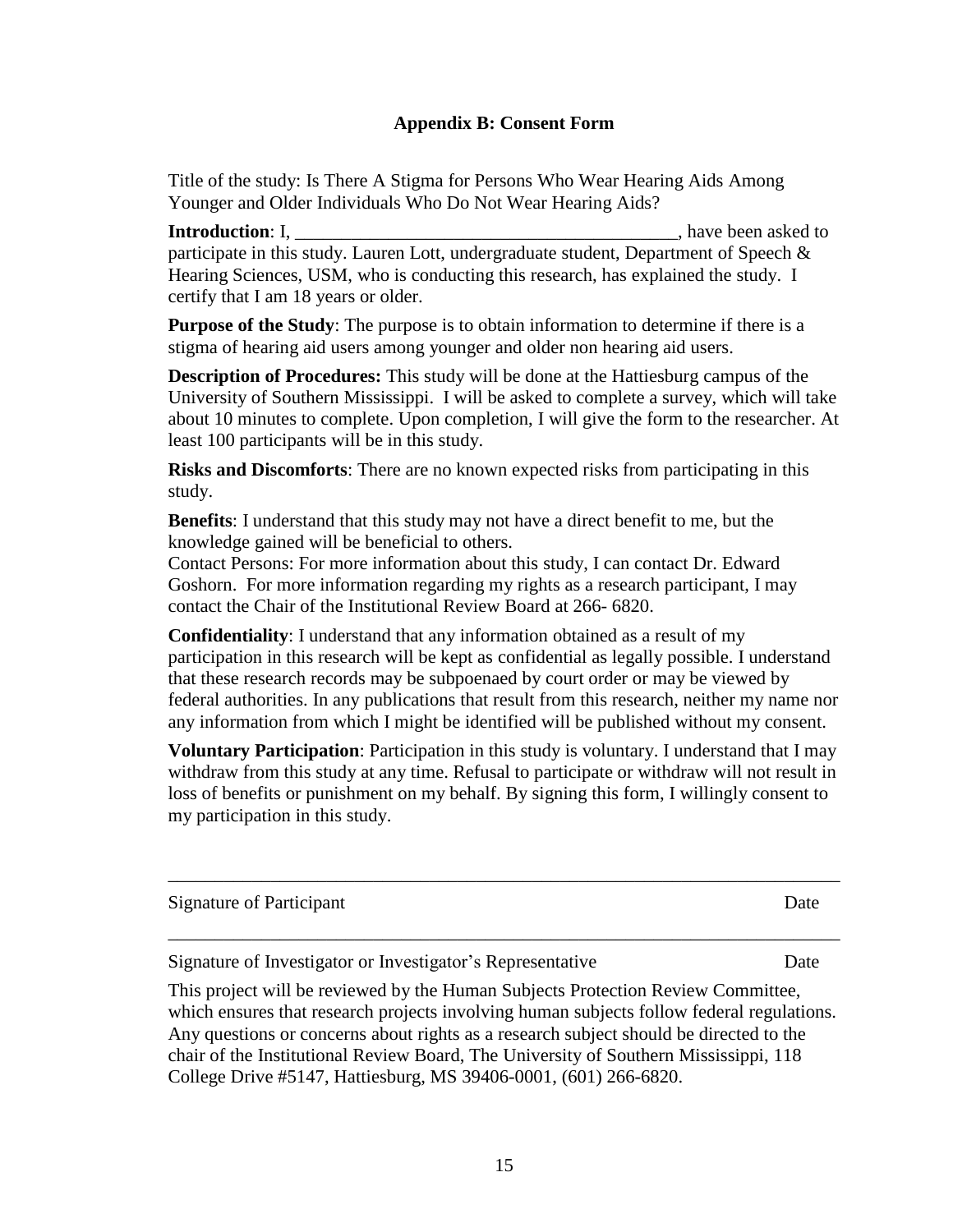## **Appendix C: Participant Surveys**

Survey 1

Evaluation of Hearing Aid Wearers' Appearance by Individuals Who Do Not Wear Hearing Aid Devices

 $Age$ <sub>\_\_\_\_\_\_\_\_</sub> Gender\_\_\_\_\_\_\_\_ Classification\_\_\_\_\_\_\_\_ Major Field of Study\_\_\_\_\_\_\_\_\_\_\_\_\_\_\_\_\_\_\_\_\_\_\_ Please circle education level: some high school high school graduate some college college graduate master's degree doctoral degree Do you own a hearing aid yes/no

If you do own a device, do you wear it everyday? Yes/ no

The model in each photograph may/may not be wearing a hearing aid device Exam this photograph carefully and rate this individual on the following characteristic or



features: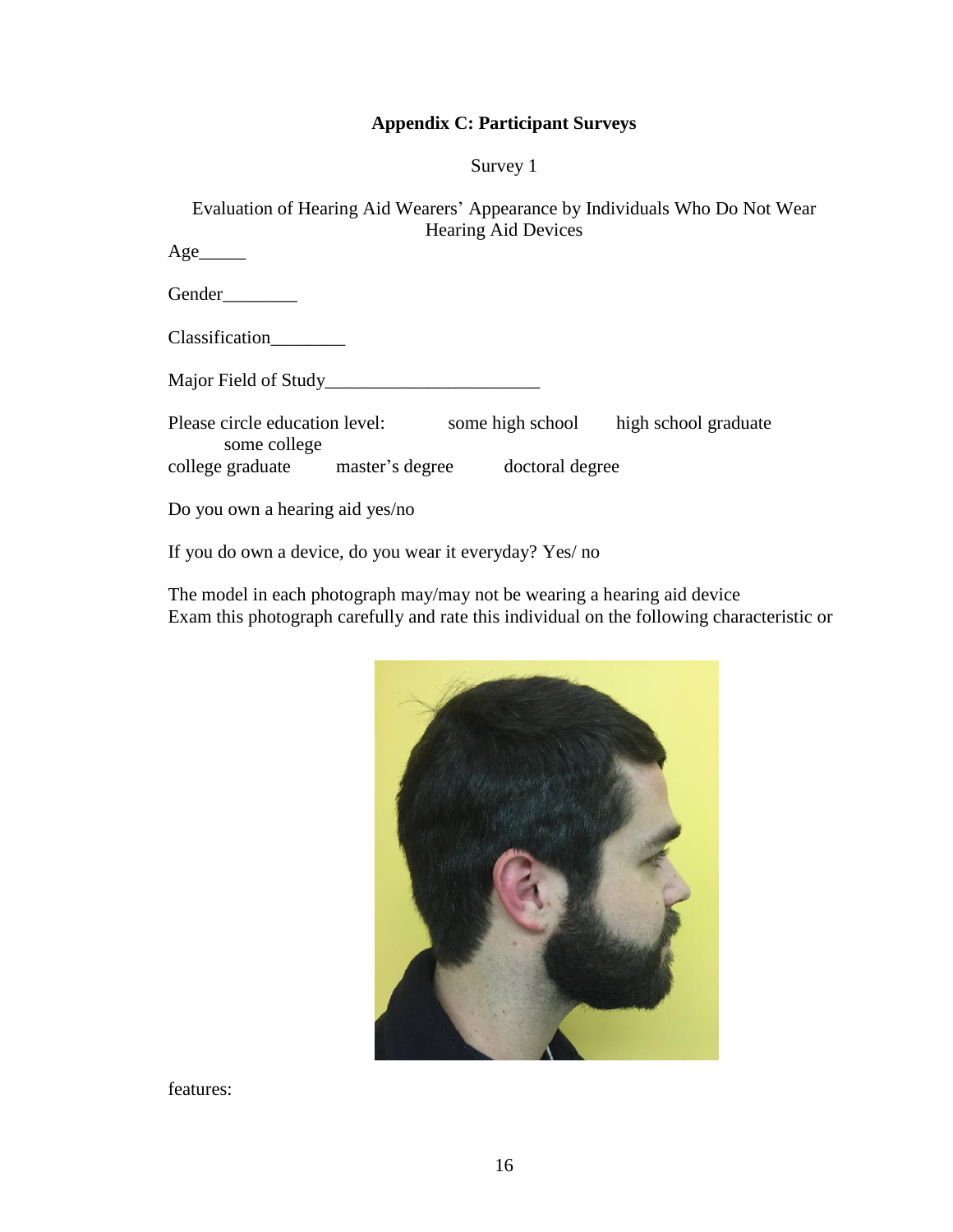| 1. Does the model in the photograph appear attractive?                                               | Disagree | NeutralAgree |  |
|------------------------------------------------------------------------------------------------------|----------|--------------|--|
| 2. Does the model in the photograph appear successful?<br>Agree                                      | Disagree | Neutral      |  |
| 3. Does the model in the photograph appear motivated?                                                | Disagree | NeutralAgree |  |
| 4. Does the model in the photograph appear trustworthy?                                              | Disagree | NeutralAgree |  |
| 5. Does the model in the photograph appear intelligent?                                              | Disagree | NeutralAgree |  |
| 6. Does the model in the photograph appear friendly?                                                 | Disagree | NeutralAgree |  |
| 7. Does the model in the photograph appear educated?                                                 | Disagree | NeutralAgree |  |
| 8. Does the model in the photograph appear confident?                                                | Disagree | NeutralAgree |  |
| 9. Does the model in the photograph appear disabled?                                                 | Disagree | NeutralAgree |  |
| 10. Does the model in the photograph appear to have a positive body image? Disagree<br>Neutral Agree |          |              |  |

11. Estimate the age of the model in the photograph. 18-25 26-40 Over age 41

12. Is the device in this photograph visible? No Device Present Visible Not Visible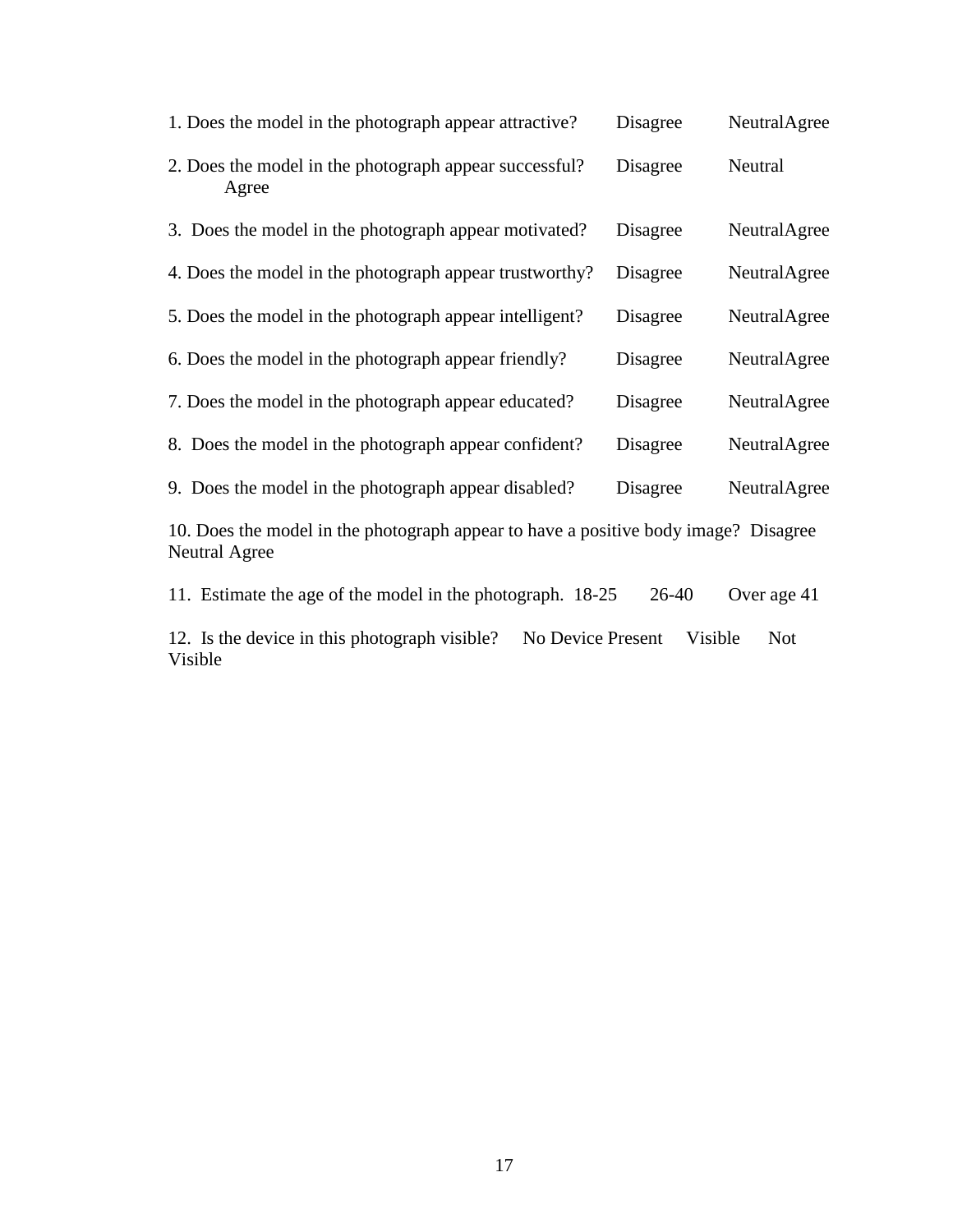# Survey 2

# Evaluation of Hearing Aid Wearers' Appearance by Individuals Who Do Not Wear Hearing Aid Devices

The model in each photograph may/may not be wearing a hearing aid device



Exam this photograph carefully

For the features listed below, Is this individual's appearance changed. Circle more, less, or unchanged relative to the first photograph you viewed.

| 1. Attractive: Less Unchanged More  |                     |  |
|-------------------------------------|---------------------|--|
| 2. Successful: Less Unchanged More  |                     |  |
| 3. Motivated: Less Unchanged More   |                     |  |
| 4. Trustworthy: Less Unchanged More |                     |  |
| 5. Intelligent: Less Unchanged More |                     |  |
| 6. Friendly:                        | Less Unchanged More |  |
| 7. Educated:                        | Less Unchanged More |  |
| 8. Confident:                       | Less Unchanged More |  |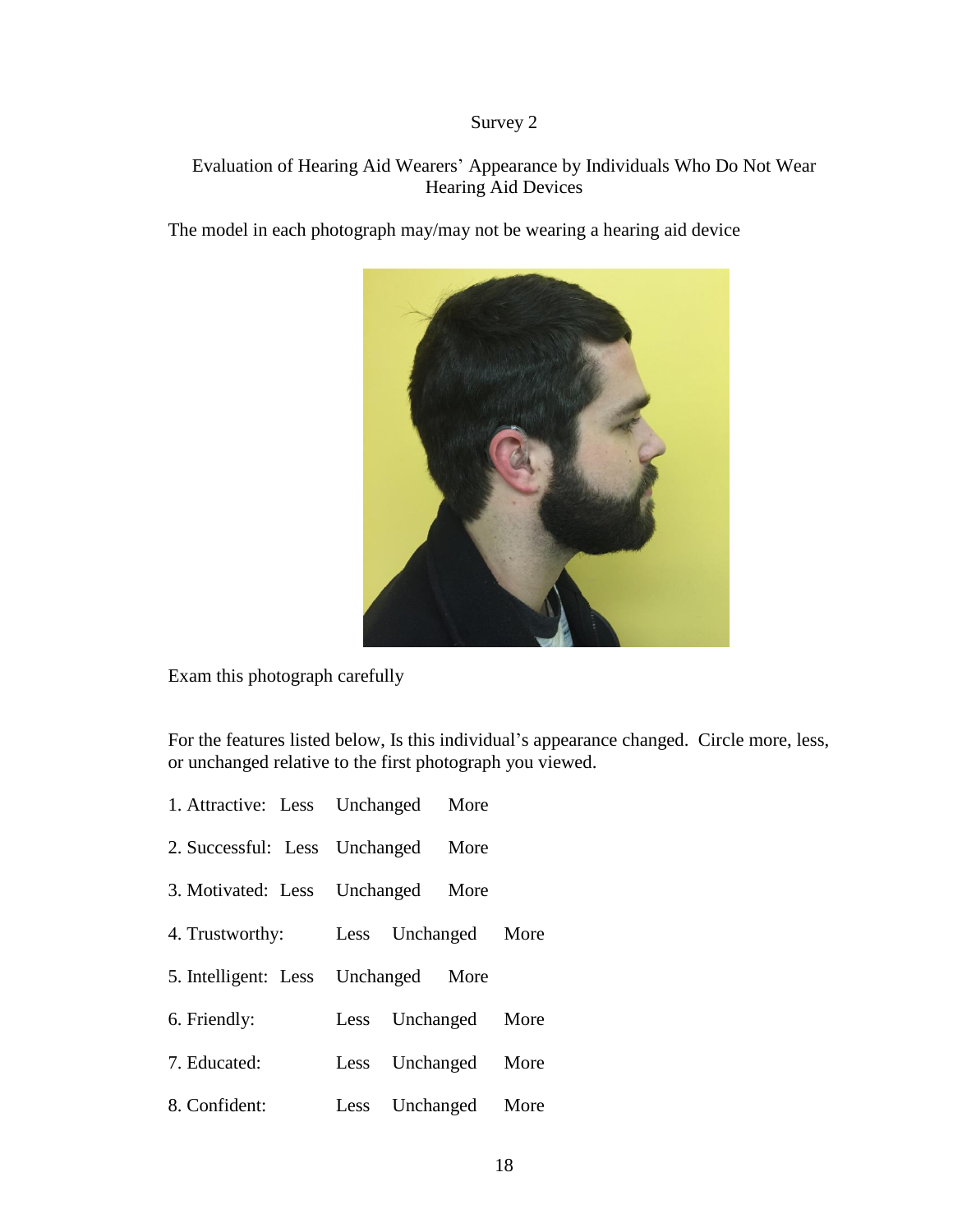9. Disabled: Less Unchanged More

10. Does the model in the photograph appear to have a positive body image?<br>Disagree Neutral Agree Disagree

11. Estimate the age of the model in the photograph. 18-25 26-40 Over age 41

12. Is the device in this photograph visible? No Device Present Visible Not Visible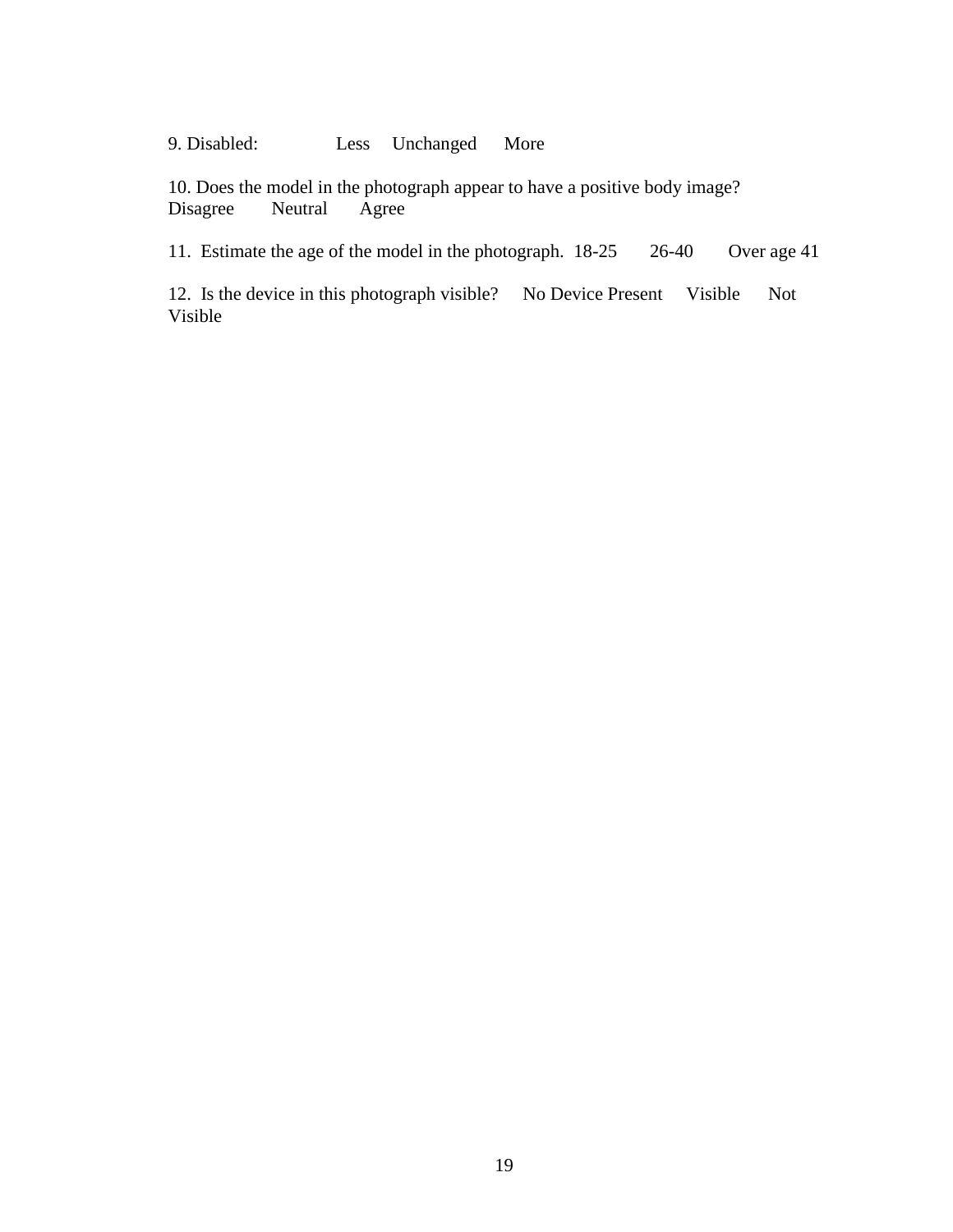# Survey 3

# Evaluation of Hearing Aid Wearers' Appearance by Individuals Who Do Not Wear Hearing Aid Devices

The model in each photograph may/may not be wearing a hearing aid device



Exam this photograph carefully:

For the features listed below, Is this individual's appearance changed. Circle more, less, or unchanged relative to the first photograph you viewed.

| 1. Attractive: Less Unchanged More  |                     |      |  |
|-------------------------------------|---------------------|------|--|
| 2. Successful: Less Unchanged       |                     | More |  |
| 3. Motivated: Less Unchanged        |                     | More |  |
| 4. Trustworthy: Less Unchanged More |                     |      |  |
| 5. Intelligent: Less Unchanged      |                     | More |  |
| 6. Friendly:                        | Less Unchanged More |      |  |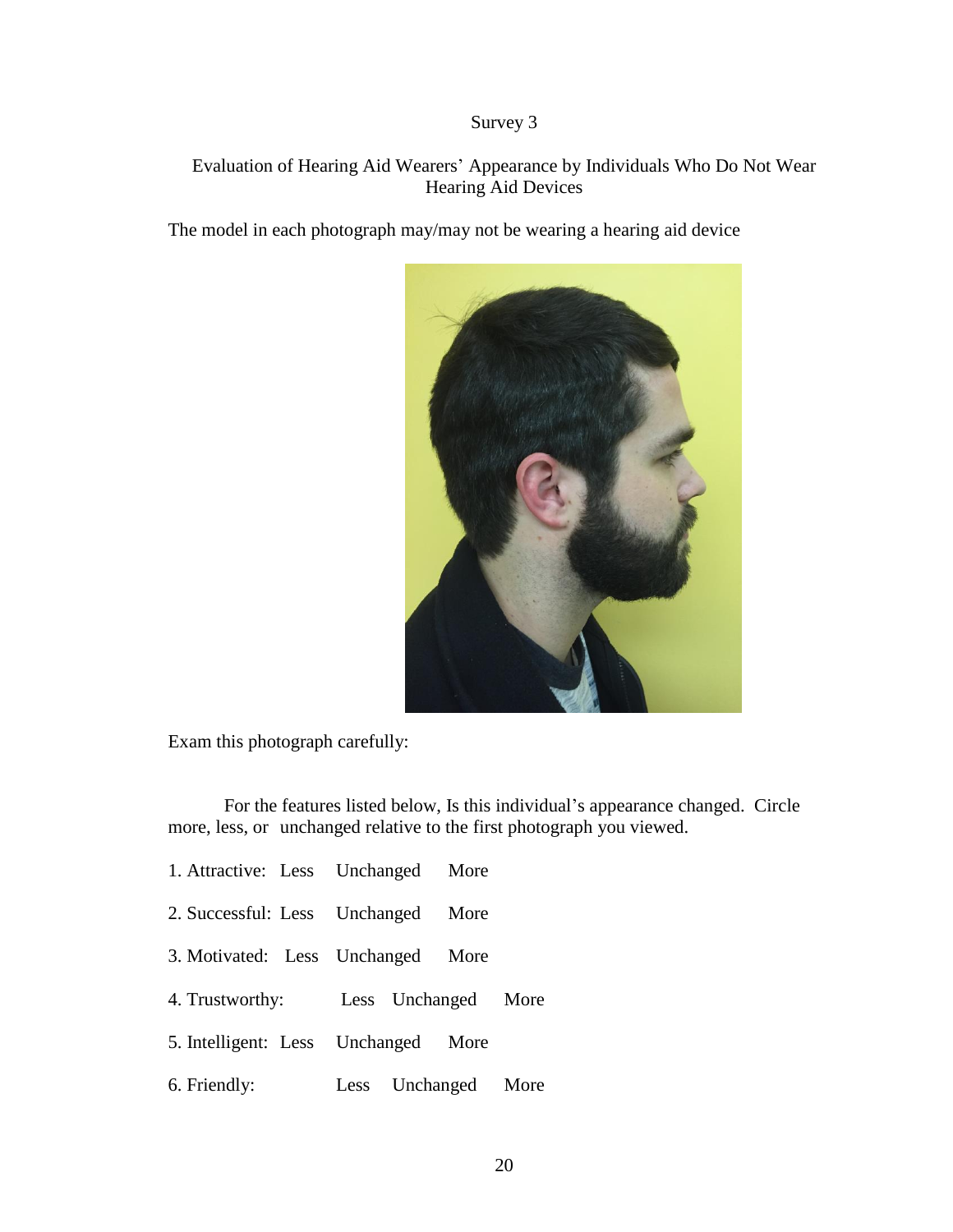7. Educated: Less Unchanged More

8. Confident: Less Unchanged More

9. Disabled: Less Unchanged More

10. Does the model in the photograph appear to have a positive body image? Disagree Neutral Agree

11. Estimate the age of the model in the photograph. 18-25 26-40 Over age 41

12. Is the device in this photograph visible? No Device Present Visible Not Visible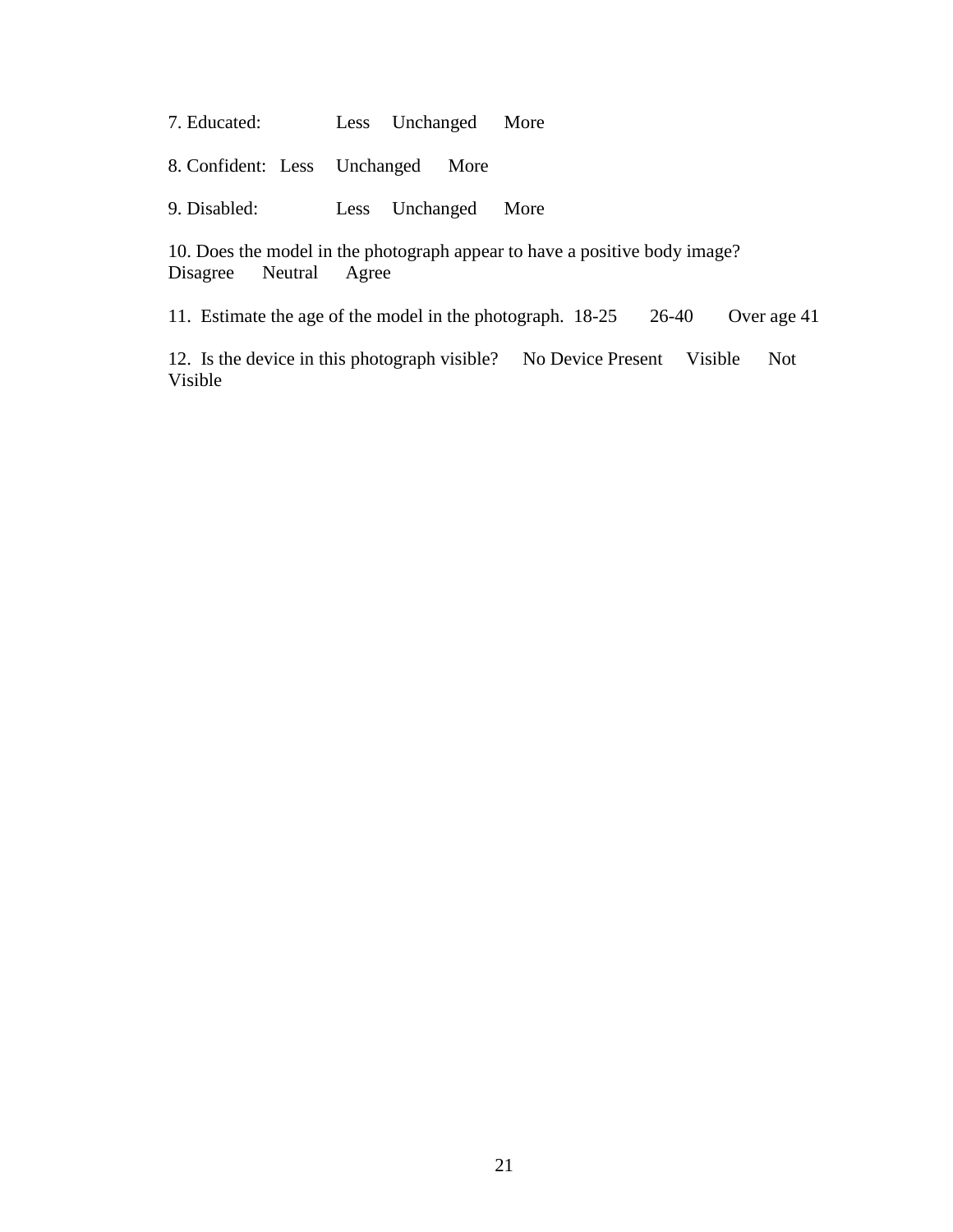# Survey 4

# Evaluation of Hearing Aid Wearers' Appearance by Individuals Who Do Not Wear Hearing Aid Devices

The model in each photograph may/may not be wearing a hearing aid device



Exam this photograph carefully.

For the features listed below, Is this individual's appearance changed. Circle more, less, or unchanged relative to the first photograph you viewed.

| 1. Attractive: Less Unchanged More |                     |      |  |
|------------------------------------|---------------------|------|--|
| 2. Successful: Less Unchanged      |                     | More |  |
| 3. Motivated: Less Unchanged       |                     | More |  |
| 4. Trustworthy:                    | Less Unchanged More |      |  |
| 5. Intelligent: Less Unchanged     |                     | More |  |
| 6. Friendly:                       | Less Unchanged More |      |  |